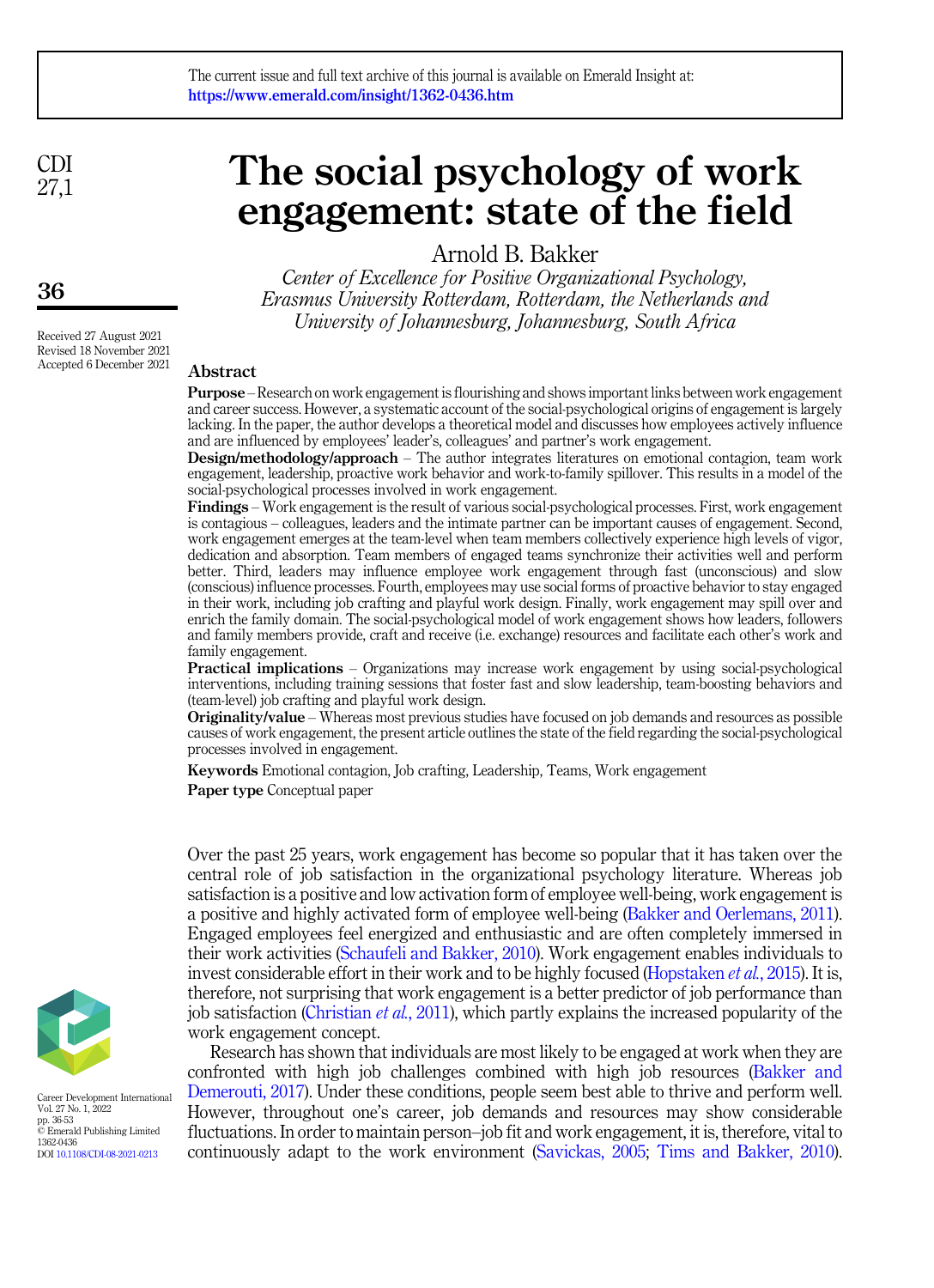Indeed, Xie et al. [\(2016\)](#page-17-0) found that employees with higher levels of career adaptability (e.g. tried to prepare for their vocational future and explored possible selves at work) were more likely to be engaged at work and satisfied with their careers. Moreover, in their metaanalytic review, [Ng and Feldman \(2014\)](#page-15-1) found that work engagement was one of the most important correlates of subjective career success. When employees feel vigorous and enthusiastic while working, they thrive and continuously develop themselves [\(Bakker and](#page-13-1) [Schaufeli, 2008](#page-13-1)) – which contributes to career satisfaction. In a recent study, [Hakanen](#page-14-2) et al. [\(2021\)](#page-14-2) showed that work engagement also has important implications for objective career success. The authors found that work engagement had a positive impact on future wages and the probability of rising in occupational rankings and a negative impact on future unemployment and disability pensions.

These findings indicate how important work engagement is for career success. In this 25th anniversary issue of Career Development International, I will first briefly outline what we know regarding work engagement and then contribute to the literature by analyzing engagement from a social-psychological perspective. What is the role of co-workers and leaders in the emergence and development of work engagement? I will argue and show that employee engagement may result from various social processes, including social influence, emotional contagion and modeling. I will also discuss two proactive work strategies employees may use to increase their own engagement, namely job crafting and playful work design. Finally, while research has less often focused on the implications of work engagement for family functioning, I will explain why and how work engagement may spillover to and enrich the family domain. The social-psychological model of work engagement is of interest to career scholars because it shows how leaders, team members and family members provide, craft and receive (i.e. exchange) resources and facilitate each other's engagement – which has repercussions for career adaptability and career success.

## Work engagement: state of the field

The concept of work engagement was first introduced in the literature by [Kahn \(1990\),](#page-15-2) who used role theory and qualitative research to define engagement as a state of active energetic involvement in a work role in which individuals vigilantly express their thoughts and feelings. He argued that through such personal engagement, people can be authentic, empathic, playful and creative while at work. In the years that followed, [Schaufeli and](#page-16-0) Bakker'[s \(2010\)](#page-16-0) quantitative engagement approach became more popular, also due to the wide use of the Utrecht work engagement scale (UWES). Accordingly, work engagement refers to a motivational and fulfilling state characterized by high levels of mental and physical energy, enthusiasm about and dedication to work and complete absorption in work activities. On the days employees feel engaged, they are best able and most willing to invest high effort in their work activities, resulting in increased performance ([Bakker and](#page-13-2) [Xanthopoulou, 2009;](#page-13-2) Borst et al.[, 2020](#page-13-3)). Paradoxically, research has provided evidence for both the stability and the variability of work engagement [\(Xanthopoulou and Bakker, 2021\)](#page-17-1). Whereas the person approach has shown that some people – for example, those who are more conscientious and extravert – are generally more engaged in their work [\(Young](#page-17-2) *et al.*, 2018), the situation approach has shown that vigor, dedication and absorption fluctuate as a function of daily job demands, available resources and proactive behaviors (e.g. job crafting and playful work design; [Bakker and Oerlemans, 2019;](#page-13-4) [Breevaart and Bakker, 2018](#page-13-5); [Scharp](#page-16-2) et al.[, 2019](#page-16-2)). This means that engaged individuals also have days on which they feel disengaged and that in order to be engaged, it is important for all organizations, teams and individual employees to continuously optimize the workplace conditions that contribute to engagement.

Work engagement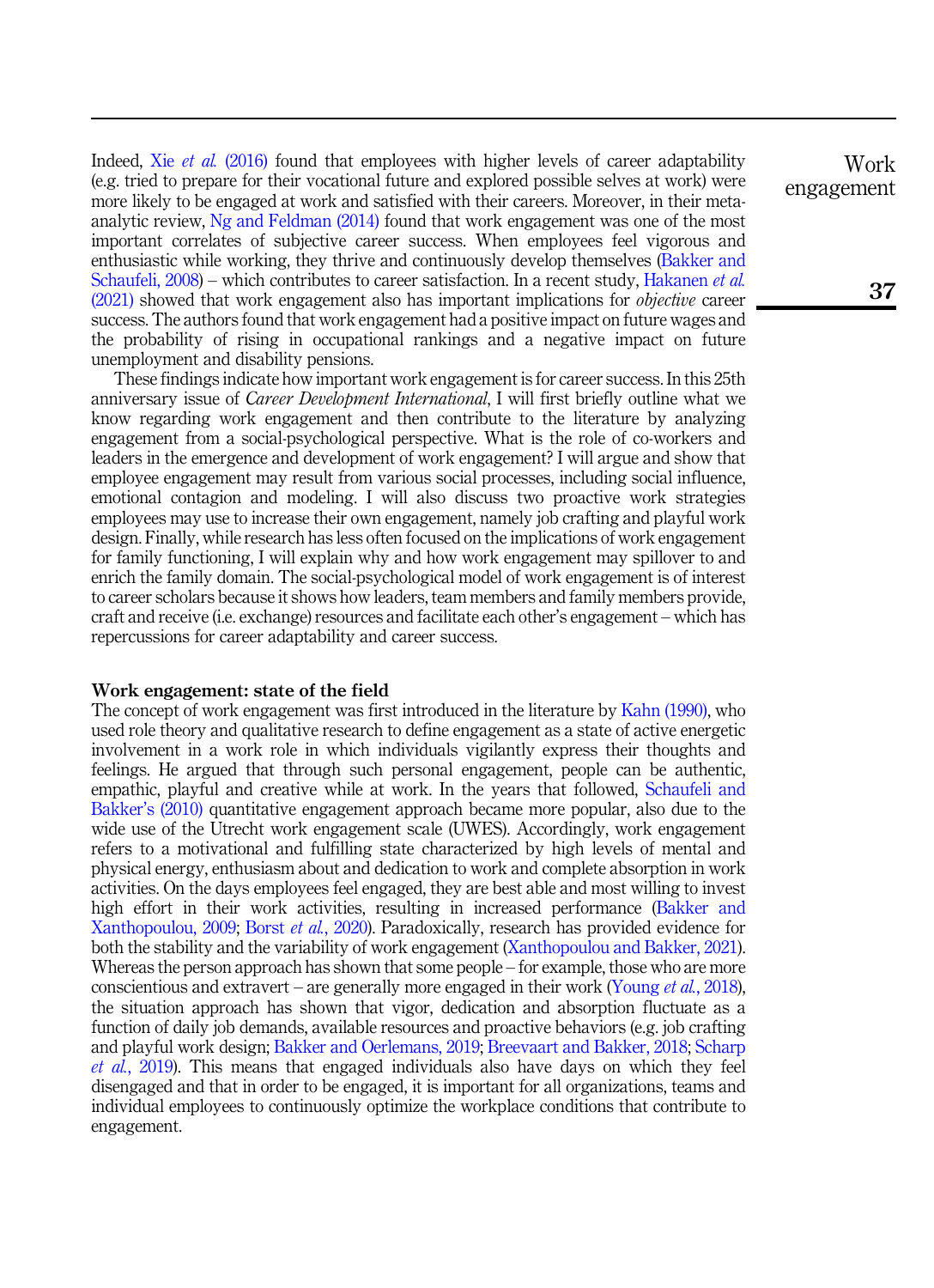Job resources – either provided to employees by the organization or actively pursued by employees – are the most important antecedents of work engagement [\(Bakker](#page-13-6) *et al.*, 2014). Job resources may take various forms (e.g. physical, emotional and social) and are located at the individual, group or organizational level. According to job demands–resources (JD–R) theory ([Bakker and Demerouti, 2017\)](#page-12-0), resources have motivating potential, because they help to (1) reduce the impact of energy-depleting job demands, (2) achieve work-related goals and (3) learn and grow as a person. Thus, when employees have access to more social support, more opportunities to use their strengths and/or have higher levels of autonomy, they are usually more engaged in their work. Job resources are particularly predictive of work engagement when they are needed – for example, when work problems are rather complex or when the workload is very high. Consequently, employees feel most engaged in their work when challenging job demands are combined with abundant job resources [\(Bakker and](#page-12-0) [Demerouti, 2017](#page-12-0)). Employee work engagement, in turn, is predictive of creativity (e.g. [Demerouti](#page-14-3) et al., 2015), task performance (Borst et al.[, 2020](#page-13-3)), organizational citizenship behavior (e.g. [Matta](#page-15-3) et al., 2015), financial results (e.g. [Xanthopoulou](#page-17-3) et al., 2009b) and career success ([Hakanen](#page-14-2) et al., 2021).

When individuals work in a resourceful environment, they have the means to actively cope with their job demands. However, personal characteristics may also play an important role in protecting or increasing work engagement. According to JD–R theory [\(Bakker and](#page-12-0) [Demerouti, 2017\)](#page-12-0), personal resources can alleviate the negative impact of, for example, workload and emotionally demanding clients on employee well-being. Personal resources refer to subjective beliefs regarding how much control individuals have over their environment, such as optimism, self-efficacy and self-esteem [\(Xanthopoulou](#page-17-4) *et al.*, 2009a). These beliefs are malleable through experience and training, and when employees have increased their personal resources, they feel more vigorous and engaged in their work ([Bakker and Van Wingerden, 2021a;](#page-13-7) [Knight](#page-15-4) et al., 2017). Stable personality traits have also been related to work engagement. A review by [M](#page-15-5)ä[kikangas](#page-15-5) *et al.* (2013) showed that the big five factors of personality, particularly extraversion, emotional stability and conscientiousness, were able to predict unique variance in work engagement. Extraversion and emotional stability most likely influence the perception of job demands and help to manage a variety of job stressors. For instance, individuals scoring high on extraversion find interpersonal relationships more rewarding. Because of their continued social interactions, they become really good at gaining social support and feedback from colleagues. Thus, their social behavior increases their job resources, reduces their job demands [\(Bakker, 2015\)](#page-12-1) and helps to stay engaged. Furthermore, conscientious individuals are generally well-organized, careful and hardworking [\(Costa and McCrae, 1992](#page-14-4)), which helps them to be enthusiastically involved in work and achieve important organizational goals.

Although previous studies on work engagement have occasionally used a socialpsychological lens, an overview of this research is largely lacking. It would be informative to know how – next to job design and personal characteristics – important referent individuals or groups, such as the leader, the work team, colleagues and the intimate partner, have a unique impact on employee work engagement. How important is the social context when it comes to work engagement?

## The social psychology of work engagement

Social psychology focuses on social interactions between individuals and groups. It develops and applies psychological theories of how individuals' thoughts, feelings and behaviors influence others – and are influenced by others [\(Allport, 1985\)](#page-12-2). Important topics in this field of psychology are social influence, conformity, social norms, leadership, power and group dynamics. Since the products and services delivered by organizations are the result of the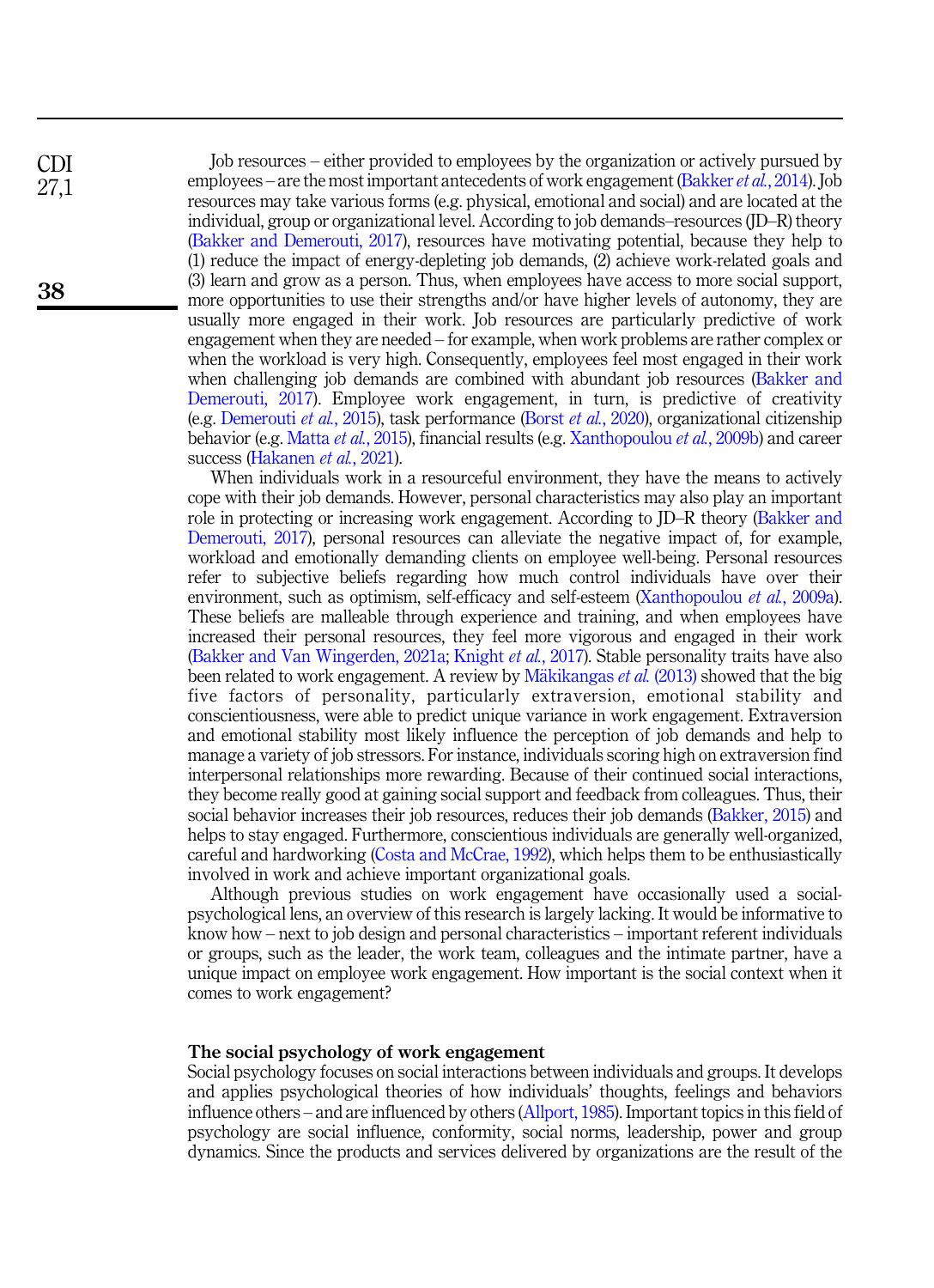<span id="page-3-0"></span>effort invested by all its members, analyzing individual behaviors and interpersonal interactions is important for understanding employee work engagement and productivity. In this article, I will analyze work engagement from a social-psychological perspective and discuss various processes that play a role in employee engagement. While doing so, I will develop a social-psychological model of work engagement showing how leaders, followers and family members provide, craft and receive (i.e. exchange) resources and facilitate each other's work and family engagement (see Figure 1). Specifically, I will first discuss how employees may influence each other through the process of emotional contagion. How do emotions such as happiness, enthusiasm and excitement cross over from one employee to the other? How contagious is work engagement and what are the conditions that facilitate such contagion? Second, I will explain how work engagement may emerge at the group level and discuss the processes that are responsible for shared experiences of vigor, dedication and absorption – including observational learning and modeling, coordination and cohesion. I will also discuss how individual members of the team can take the role of "team booster" and positively influence the engagement of the team as a whole. Third, I consider the role of leadership – how do leader behaviors inspire and help individual employees to feel engaged at work? Fourth, I will discuss two social strategies individuals may use to increase their



Figure 1. Model of socialpsychological processes involved in work engagement

**Note(s):**  $R =$  Resources;  $W =$  Work engagement;  $F =$  Family engagement. Black lines indicate strong ties within or between networks, whereas orange lines indicate weak ties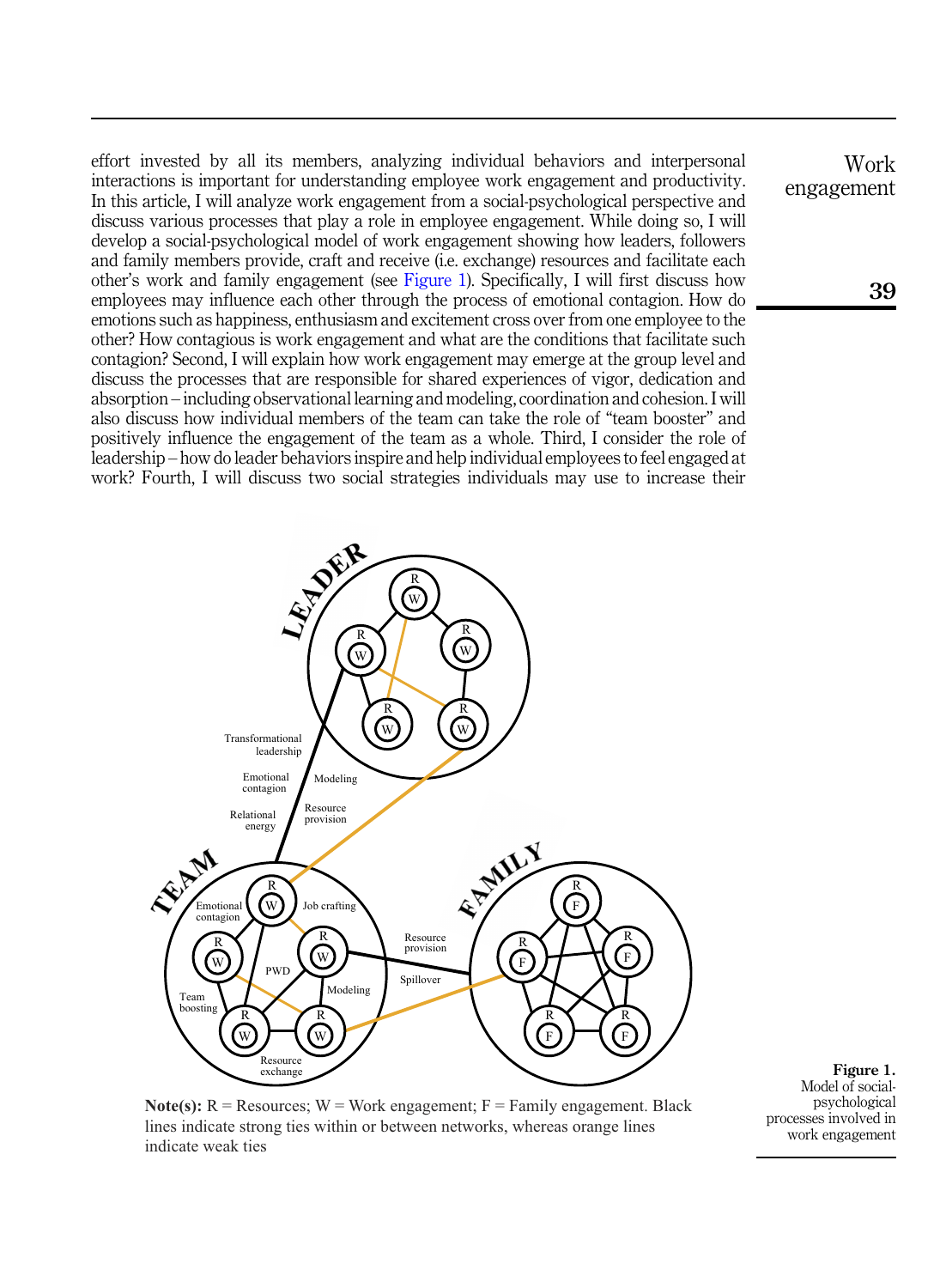own work engagement through others in their environment, namely job crafting and playful work design. Fifth and finally, since home is no longer just a place to detach from work and relax – but rather also a place to attach and work – the boundaries between work and home have become increasingly blurred. Research has shown that work roles may, therefore, interfere with or enrich roles in the home domain. I will discuss how the state of work engagement may enrich the home or family domain.

#### Emotional contagion

One social-psychological process through which individual employees can become engaged in their work is emotional contagion – "The tendency to automatically mimic and synchronize facial expressions, vocalizations, postures, and movements with those of another person and, consequently, to converge emotionally" [\(Hatfield](#page-14-5) et al., 1994, p. 5). When individuals mirror another person's expressions of emotion, they start to feel similar emotions and start to act in similar ways. Emotional contagion is important to relationships because it fosters interactional synchronicity. When individuals feel the same way, their verbal and nonverbal communication becomes more predictable. This may facilitate basic information processing at the individual level and bonding at the dyadic level (Hoehl et al.[, 2021\)](#page-14-6).

There is considerable evidence for emotional contagion. [Lanzetta](#page-15-6) *et al.* (1985) conducted a lab experiment in which individuals were filmed and questioned while they were watching a speech of President Reagan. The results showed that Republican supporters shared his happiness when he was telling something happy and reported tension when he was telling something fearful. Although the Democratic opponents reported negative feelings during the whole speech, their facial expressions were in harmony with those of Reagan. Moreover, an analysis of the galvanic skin responses of supporters and opponents showed that both groups were less stressed and more relaxed during the happy messages than during the disturbing messages.

[Barsade \(2002\)](#page-13-8) used an experimental design to test the transfer of positive emotions among people in a group setting. Business school undergraduates were randomly assigned to teams of two to four participants plus a confederate. They participated in a leaderless group discussion that was video-taped. In the simulated managerial exercise, participants were requested to act as managers on a salary committee negotiating the allocation of a limited sum of bonus money to their employees. The confederate served as the stimulus initiating the contagion process. The findings offered clear evidence for emotional contagion. The selfreported and observed emotions of participants who were with a pleasant confederate became more positive over time, whereas the emotions of participants who were with an unpleasant confederate became more negative. In addition, consistent with the notion that emotional contagion fosters interactional synchronicity, Barsade found that teams in which members influenced each other with their positive emotions reported a smoother collaboration and fewer conflicts. Positive teams also performed better on the managerial exercise. For a recent review of emotional contagion research, I refer to [Barsade](#page-13-9) *et al.* (2018).

What about the evidence for emotional contagion in organizational life? Since work engagement is a form of highly activated positive affect ([Bakker and Oerlemans, 2011](#page-13-0)) that can be well observed by others [\(Elfenbein, 2014;](#page-14-7) [Grabovac](#page-14-8) *et al.*, 2016), work engagement is an excellent candidate for emotional contagion. Individuals who are highly engaged in their work are evaluated by others as more communicative, charismatic and creative [\(Bakker and](#page-13-10) [Xanthopoulou, 2013\)](#page-13-10). Seeing another person really excited and enthusiastically talking about his/her work can make you feel engaged about your own work because of unconscious mimicry of the other's vivid expressions and actions. In addition, taking the perspective of the energizing and enthusing interaction partner may make you aware of the importance of your own work and its impact on others [\(Bakker](#page-13-11) *et al.*, 2011). In [Figure 1,](#page-3-0) this emotional contagion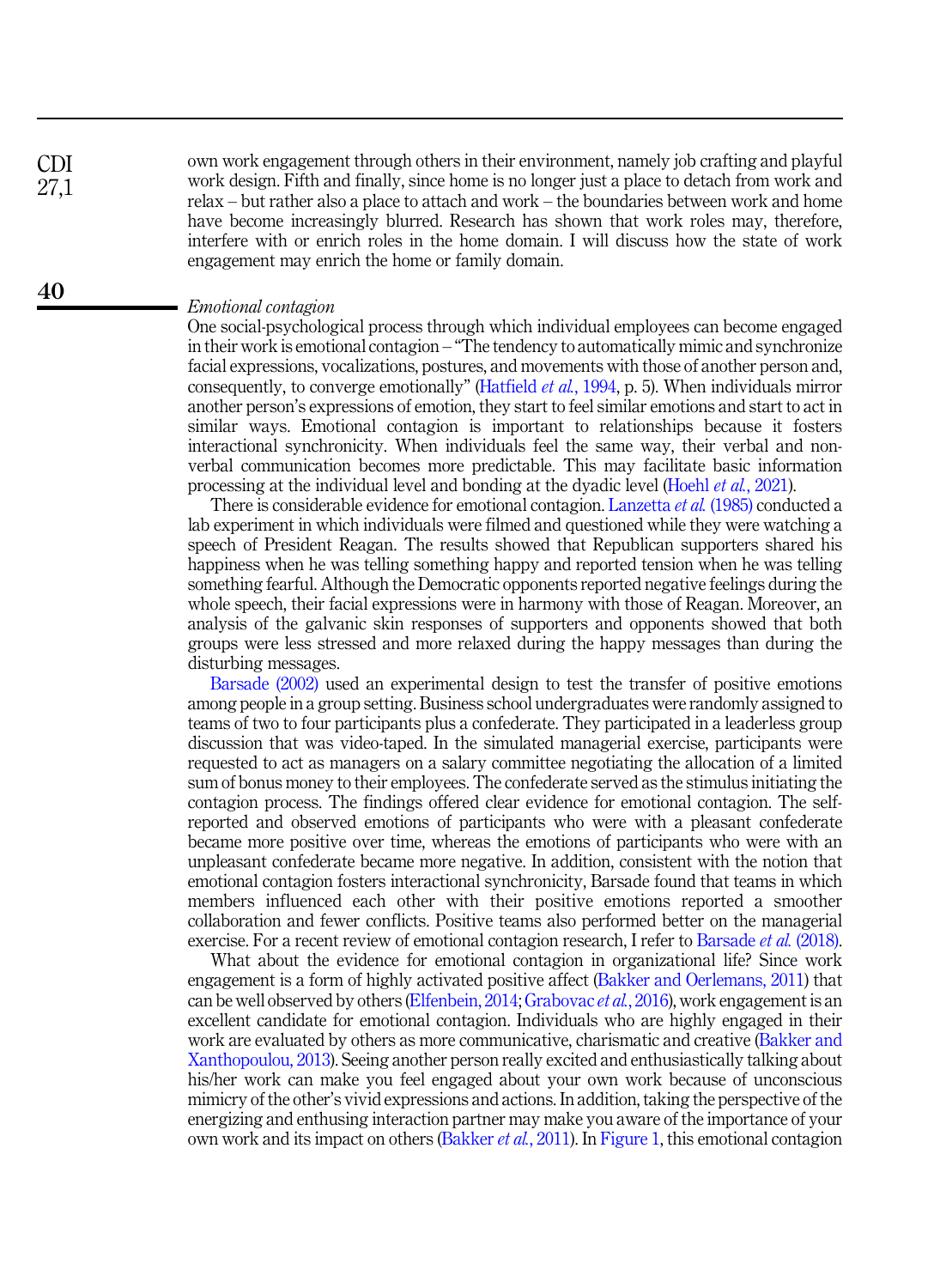process is shown by the links between the leader's work engagement and team work engagement (the whole group), the links between the various team members and the links between the individual employee and their family members. Several organizational studies have provided evidence for the contention that work engagement is contagious.

[Bakker](#page-13-12) et al. (2006) investigated the transference of work engagement among more than 2000 military police officers working in 85 teams. On the basis of emotional contagion theory, they hypothesized and found that team-level work engagement was related to individual team members' engagement (vigor, dedication and absorption). Thus, individual police officers were more likely to be engaged about their work when they were part of engaged work teams. Importantly, the contagion effects were approximately equally strong for each of the three work engagement dimensions (vigor, dedication and absorption) and continued to be significant after controlling for team levels of burnout and a range of individual-level job demands and resources. Although survey studies cannot establish causation, these findings have high-ecological validity and indicate that work engagement clusters in certain work teams. Engaged workers seem to spread their energy and inspire colleagues with their optimism and enthusiasm, creating a positive team climate.

Using a quantitative diary design in which workers from various occupational backgrounds were followed across five working days, [Bakker and Xanthopoulou \(2009\)](#page-13-2) tested the hypothesis that employees influence their colleagues with their daily energy and dedication. Participants (referred to as "actors") were requested to ask one of their colleagues ("partners") with whom they worked closely to take part in the study simultaneously. The findings indicated that co-workers influenced each other with their daily work engagement, but they did so only on the days they talked frequently with each other. On these days, the actor's work engagement was predictive of the partner's job performance through the partner's work engagement. These findings show that when employees discuss their work with each other and do so in an enthused way, they vividly communicate their personal involvement which triggers work engagement and improves performance in others. In the team shown in [Figure 1](#page-3-0), this emotional contagion process is most likely when the social ties between colleagues are strong (black lines) rather than weak (orange lines).

#### Team work engagement

Direct evidence for the contention that work engagement is influenced by social processes can be found in studies showing that work engagement exists at the team level. Costa et al. [\(2014\)](#page-14-9) defined team work engagement as "a shared, positive and fulfilling, motivational emergent state of work-related well-being" (p. 418). Team work engagement is functionally equivalent to individual work engagement ([Schaufeli and Bakker, 2010\)](#page-16-0) and exists when team members reach consensus that they collectively perceive high levels of energy (team vigor), strong involvement in work and enthusiasm about what needs to be accomplished (team dedication) and immersion in work activities (team absorption). Team members of engaged teams coordinate and synchronize their activities well and dynamically interact to reach common work goals. Since team members are interdependent and communicate regularly with each other, emotional contagion and emotional convergence is highly likely ([Bakker](#page-13-12) et al., 2006; [Bakker and Xanthopoulou, 2009\)](#page-13-2). Moreover, since team members usually have the same leader, have access to the same job resources and often share the same workplace, clients and events, they are likely to have similar affective experiences [\(Weiss and Cropanzano, 1996\)](#page-17-5).

Indeed, in their study of 62 teams from 13 Spanish organizations, [Torrente](#page-16-3) et al. (2012) found evidence for the hypothesis that work engagement clusters in teams. Team work engagement was highest in the teams with a supportive team climate, strong coordination and well-defined work goals. In addition, leader-ratings of team performance were highest in the teams with highest work engagement. In a similar vein, Costa et al.  $(2014)$  found

Work engagement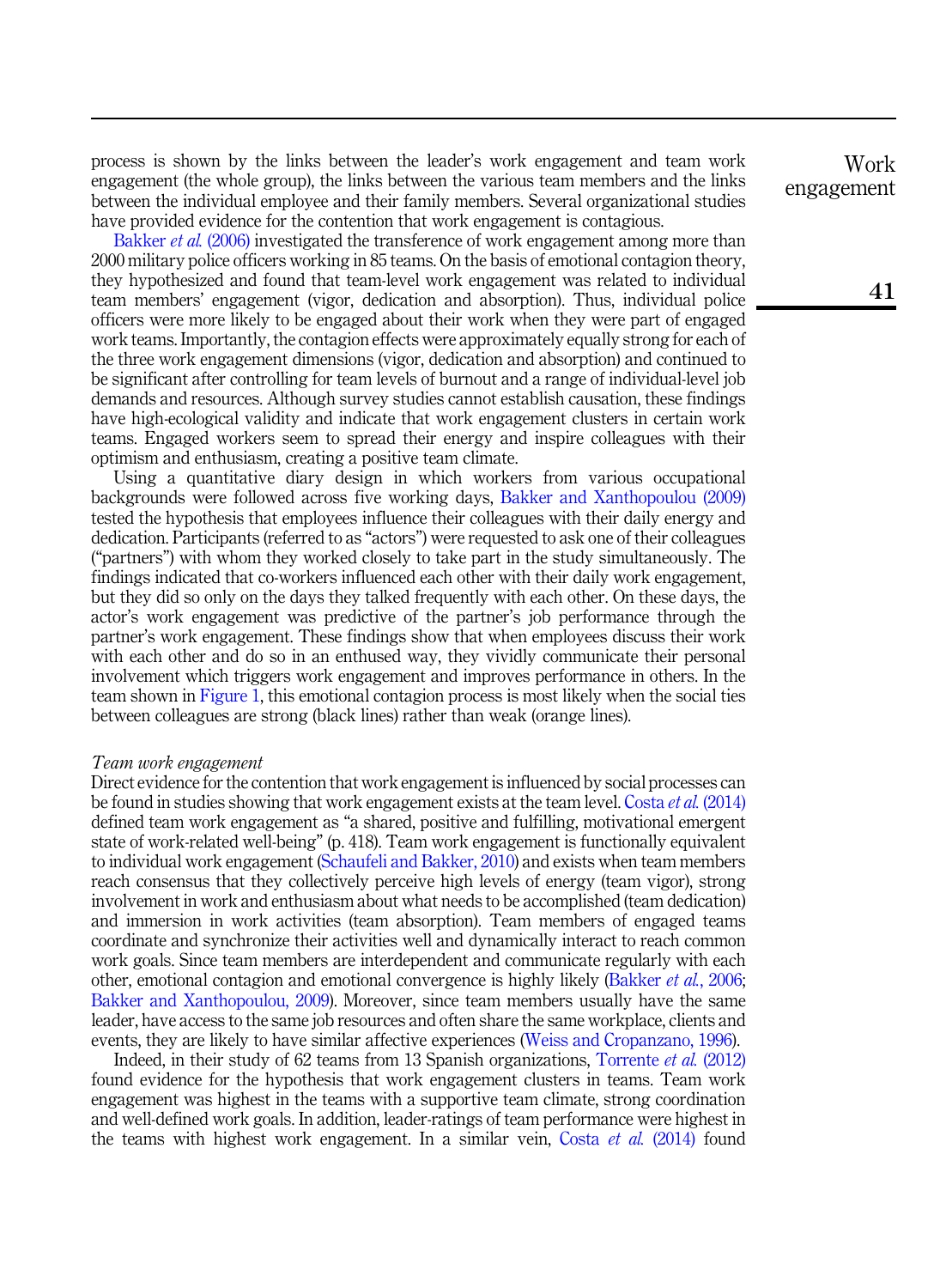CDI 27,1

42

considerable agreement among members of more than 200 Portuguese teams. Team work engagement was higher in teams with more team-level psychological resources (collective efficacy and group potency) and in teams where members identified strongly with the team. Moreover, [Costa](#page-14-9) et al. (2014; Study 2) found that teams high on team work engagement that participated in a five-week management simulation made better investment choices for their virtual company and created more value (a higher stock market price).

In the section below on social strategies to increase work engagement, I will show how individual employees can proactively optimize their job demands and resources so that they achieve a better person-job fit and higher work engagement. Research has shown that this proactive behavior also bears fruit at the team level. In their study among more than 500 Dutch occupational health services professionals working in 54 teams. Tims *et al.* [\(2013\)](#page-16-4) showed that occupational doctors, nurses, consultants and support staff optimized their work challenges and resources collaboratively, which resulted in higher levels of team work engagement. Moreover, they found evidence for modeling and contagion effects: individual doctors, nurses and consultants were more likely to craft their jobs and be engaged if they were member of a highly engaged team in which job crafting was the norm (see [Figure 1\)](#page-3-0). A Finnish study among 46 rehabilitation teams showed that team job crafting was more likely in teams that were supervised by an engaging leader and felt efficacious regarding teamwork ([M](#page-15-7)ä[kikangas](#page-15-7) *et al.*, 2017). Moreover, in this particular study, team job crafting was more likely when (1) teams had a shared vision and clear goals, (2) team member interactions were collegial and psychologically safe and (3) there was support for innovation.

Team work engagement signals the positive atmosphere and psychological climate in a team which is communicated to all members. However, recent research suggests that expressive and energizing individual team members with a social focus can also influence the engagement of the team as a whole – a bottom-up effect. [Fortuin](#page-14-10) *et al.* (2021, p. 4) looked at the role of team-boosting behaviors – defined as "[...] mood-enhancing, energizing, and uniting behaviors, directed towards other team members." Team members engaging in moodenhancing behaviors are good at perceiving social dynamics, use humor and try to change negative team events into something positive. Energizing behaviors include initiatives to organize and participate in team activities, whereas uniting behaviors refer to connecting and building relationships between team members. Members engaging in uniting behaviors frequently have informal conversations with everyone in the team and try to involve all team members in joint social activities. In two independent studies, [Fortuin](#page-14-10) et al. (2021) showed that team-boosting behaviors can be found in work and sports teams. In addition, they investigated the predictive validity of team-boosting behaviors using 120 Dutch teams working, among others, in retail, education, finances and business administration ([Fortuin](#page-14-10) et al.[, 2021;](#page-14-10) Study 3). Results showed that team-boosting behaviors were positively related to a pleasant team climate (i.e. a positive atmosphere) as well as leader-ratings of team proactivity. Moreover, team-boosting behaviors were positively related to team work engagement and leader-ratings of team optimism and performance.

#### Fast and slow leadership

Leaders are important for employee work engagement because they can provide the job resources needed to manage job demands (see [Figure 1](#page-3-0); [Tummers and Bakker, 2021\)](#page-16-5). However, leaders may also have their influence in more direct ways by motivating people to work together collaboratively to reach organizational goals [\(Vroom and Jago, 2007](#page-16-6)). Effective leaders initiate structure by communicating performance expectations and enhance interpersonal harmony in a group (Judge *et al.*[, 2004\)](#page-15-8). Moreover, when leaders are charismatic, they may inspire followers to perform well beyond their capabilities. Theories of social influence make a distinction between two major routes to influence, the central route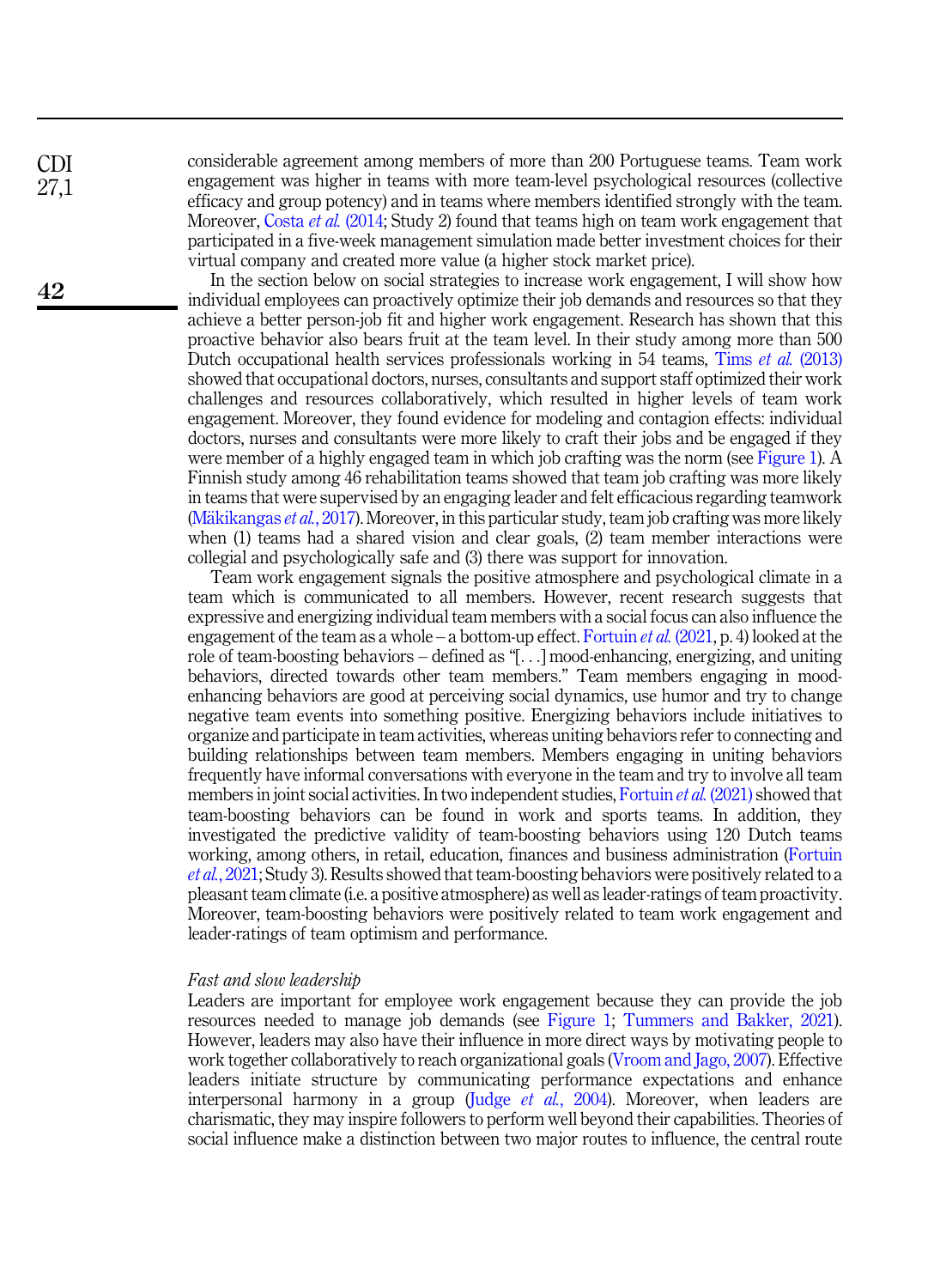and the peripheral route [\(Petty and Cacioppo, 1986\)](#page-15-9). When leaders have their impact through the central route, influence will likely result from followers' slow processing and thoughtful consideration of the leader's vision, arguments and behaviors. In contrast, when leaders have their impact through the peripheral route, influence results from followers' automatic, fast and non-conscious processing of what the leader communicates and does. [Kahneman \(2011\)](#page-15-10) refers to these two systems of information processing as System 1 (fast thinking) and System 2 (slow thinking). I will now discuss some studies showing that leaders may have their impact on followers' work engagement through what I call fast and slow leadership.

[Owens](#page-15-11) et al. (2016) conducted a series of studies showing that effective leaders transfer their energy in a fast way during interpersonal interactions. The authors defined relational energy as "a heightened level of psychological resourcefulness [motivation, vitality, stamina] generated from interpersonal interactions that enhances one's capacity to do work" (p. 37). When followers were with leaders that showed energy, followers felt motivational arousal – they experienced positive emotions, were cognitively stimulated and felt energized through behavioral modeling. Owens and colleagues showed that relational energy was positively related to employee work engagement and indirectly contributed to job performance. This effect is illustrated in [Figure 1](#page-3-0) by the black link from the leader to the team. The model also suggests that leaders who are energized and enthusiastic (i.e. engaged and transformational) may influence follower job crafting and resource exchange. Recent research has provided some first evidence for such effects [\(Hetland](#page-14-11) *et al.*, 2018; [Wang](#page-16-7) *et al.*, 2017; [Zeijen](#page-17-6) *et al.*, 2020), but little is known yet about how leaders may encourage resource exchange between co-workers and facilitate the crossover of work engagement within teams.

Using crossover and contagion theories and thus testing fast leadership effects, [Ten](#page-16-8) [Brummelhuis](#page-16-8) *et al.* (2014) investigated the influence of New Zealand leaders' family life on their followers' work engagement. Results indicated that when leaders experienced a rich family life in which they were fully involved, they were more likely to be engaged at work. Leader work engagement, in turn, was related to follower work engagement. Additional analyses suggested that this effect could not be explained by increased social support provided by leaders but rather by increased positive emotions expressed by leaders. In their study of a large telecom company, [Wu and Wu \(2019\)](#page-17-7) showed that leaders' active positive emotions (e.g. excited, inspired and attentive) were positively related to employees' work engagement and innovative behavior through employees' positive emotions. As a final example, [Rofcanin](#page-15-12) *et al.* (2019b) conducted a study among Chilean employees and their leaders working in retail and financial services. Their study showed that leaders' work engagement was a predictor of employee work engagement after controlling for the impact of organizational support. The results also suggested a trickle-down effect of leader work engagement on employee job performance through employee work engagement.

Several studies have shown the impact of slow leadership on work engagement, where followers seem to carefully process the message communicated by their leader. [Tims](#page-16-9) *et al.* [\(2011\)](#page-16-9) found in a daily diary study that on days leaders used transformational leadership behaviors (e.g. stimulating followers to solve work-related problems themselves, emphasizing the importance of an assignment), followers felt more resourceful (particularly optimistic) and consequently were more engaged on these days. This process is graphically illustrated in [Figure 1.](#page-3-0) [Breevaart](#page-14-12) *et al.* (2016) showed that weekly transformational leadership behaviors such as intellectual stimulation and individual consideration predicted work engagement and indirectly contributed to leader-ratings of job performance – particularly in weeks followers felt a strong need for leadership (e.g. when work problems were complex). In the weeks followers experienced a *low* need for leadership, self-leadership and personal initiative turned out to be more important predictors of work engagement. Furthermore, in his synthesis of the servant leadership literature, [Van](#page-16-10) [Dierendonck \(2011\)](#page-16-10) showed that servant leadership behaviors may increase employee work

Work engagement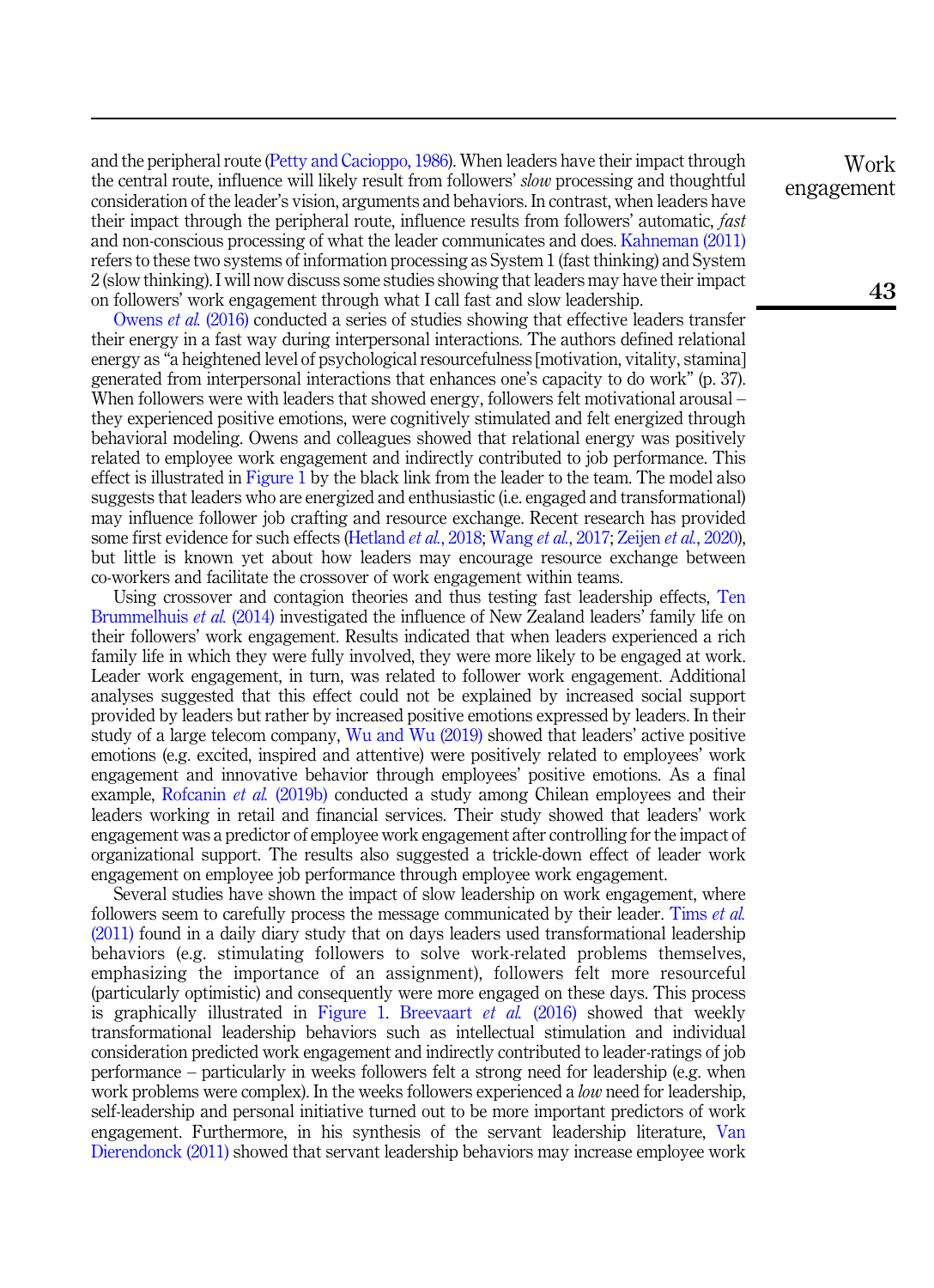engagement by providing direction and by empowering and developing followers. By fostering a proactive and self-confident attitude among followers, servant leaders create trust and eagerness which helps followers to be engaged and perform well. Indeed, [De Clercq](#page-14-13) et al. [\(2014\)](#page-14-13) showed that servant leadership was positively related to work engagement, particularly under conditions of high-goal congruence and repeated social interaction between leaders and followers. Finally, [Lesener](#page-15-13) *et al.* (2020) tested the differential relationship of group-level, leader-level and organizational-level job resources with work engagement using meta-analytic structural equation modeling. Results showed that leader-level (i.e. social) job resources, including social support from supervisors, feedback and quality of the exchange relationship between leader and followers had small but unique effects on changes in employee work engagement over time.

## Social strategies to improve work engagement

In this section, I consider how employees may proactively change the demands and resources in their workplace or their approach of work in order to be engaged. Meta-analytic research has shown that proactive work behaviors such as voice, role expansion and networking have several beneficial outcomes, including role clarity, optimism, team effectiveness and career success (e.g. [Thomas](#page-16-11) *et al.*, 2010). Here, I discuss the effectiveness of two proactive work behaviors that have a strong social component, namely job crafting and playful work design.

#### Job crafting

Job crafting is a form of employee proactive behavior that is aimed at making work more meaningful by creating a better fit with one's personal abilities and preferences [\(Tims and](#page-16-1) [Bakker, 2010;](#page-16-1) [Wrzesniewski and Dutton, 2001\)](#page-17-8). According to Wrzesniewski and Dutton, job crafting can take one of three forms: task crafting, cognitive crafting and relational crafting. Whereas task crafting refers to changing tasks and the content of one's work, cognitive crafting refers to changing one's perceptions of work to create more meaning. Most important for the current analysis is relational crafting – proactively changing with whom one works or the frequency of interaction with others at work. This could, for example, mean that an employee actively approaches colleagues with whom they get along very well or active involvement in social activities (e.g. welcoming new employees or attending office parties, network activities, mentoring younger employees and increasing contact with beneficiaries). [Slemp and Vella-Brodrick \(2013\)](#page-16-12) found that employees, who more often used relational crafting, were more enthusiastic about their work and more satisfied with their job. Using a weekly diary study, [Rofcanin](#page-15-14) et al. (2019a) found that employees were more engaged in their work in the weeks they crafted their relationships, and this indirectly contributed to other proactive behaviors as well (i.e. voice). In another study with a similar design, [Geldenhuys](#page-14-14) et al. [\(2021\)](#page-14-14) found that weekly relational crafting was predictive of same and next-week extrarole performance – suggesting that when employees craft their work to gain social resources, they are inclined to reciprocate by providing resources to others (see within-team processes in [Figure 1](#page-3-0)).

[Tims and Bakker \(2010\)](#page-16-1) proposed a JD-R approach of job crafting that is different from the one above. Accordingly, job crafting may take the form of proactively increasing challenge job demands, decreasing hindrance job demands, increasing structural job resources or increasing social job resources. Regarding the latter dimension, which includes proactively asking for support and feedback, meta-analytic research [\(Rudolph](#page-15-15) *et al.*, 2017) has shown that increasing social job resources is positively related to job satisfaction and work engagement. Although crafting social resources was also a positive predictor of (other-ratings of) task performance and contextual performance, a relative weights analysis indicated that increasing challenge job demands and increasing structural job resources were more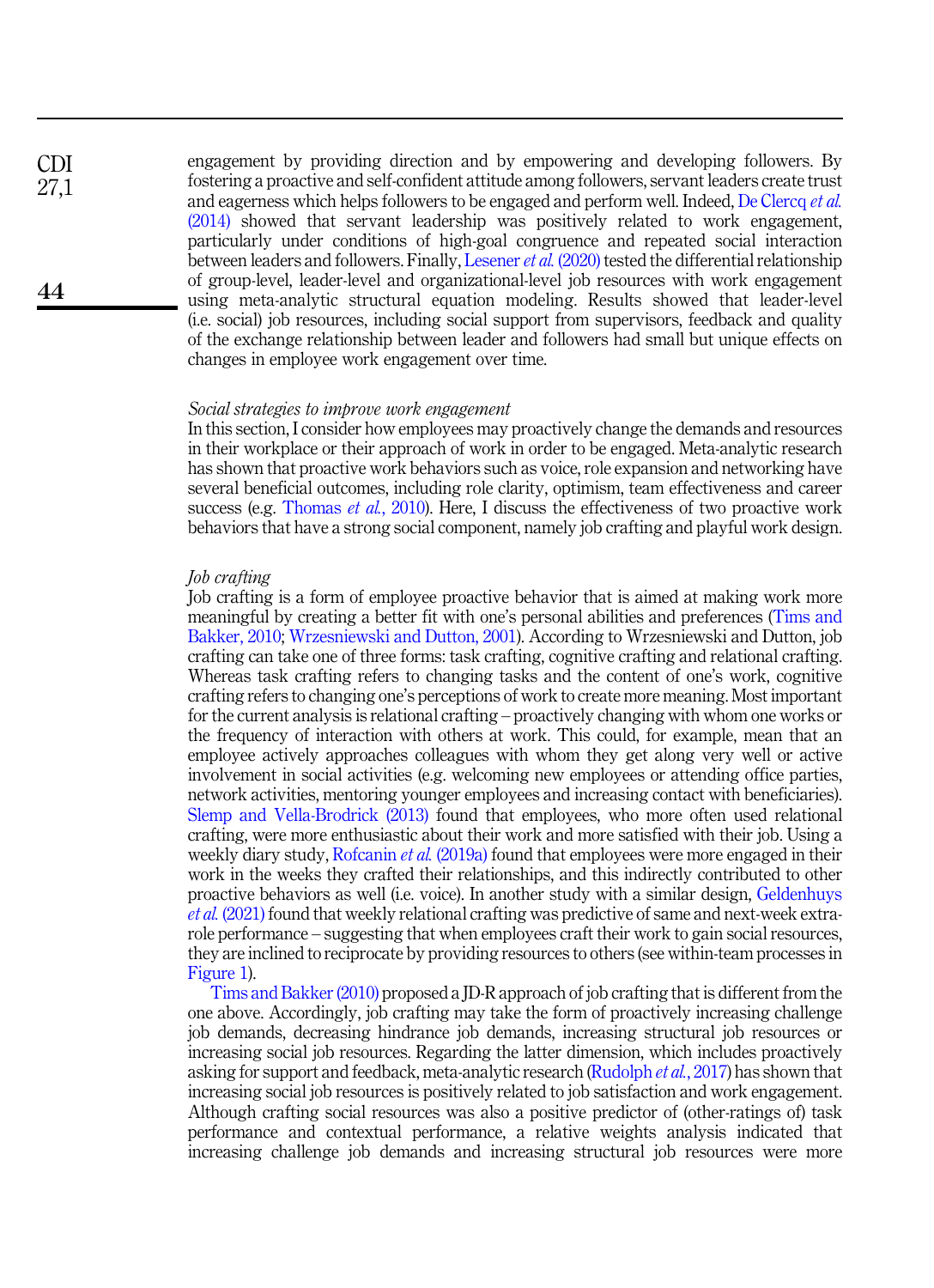important for these outcomes. Note, however, that the analysis indicated that those who crafted social resources also often made their own work more challenging, and this overlap may partly explain why crafting social resources seemed less crucial for performance. We can conclude that social forms of job crafting can be used to increase work engagement and may indirectly contribute to task and contextual performance.

## Playful work design

Playful work design is another form of proactive behavior that is not aimed at changing the design of the job itself but rather at changing the approach of work tasks and the personal experience of work ([Bakker](#page-13-13) *et al.*, 2020; [Scharp](#page-16-2) *et al.*, 2019). There are two forms of playful work design, designing fun and designing competition. Examples of designing fun are using funny names for new projects, making compliments to individuals who contact you and making jokes during team meetings. Examples of designing competition are challenging yourself to go through 50 e-mails in one hour or recording the time needed to finish a task and trying to continuously improve the "record time". Although designing fun may also imply using fantasy to make work a better experience (e.g. by coming up with stories behind the people you meet during work), it often includes the use of humor in social interactions. [Scharp](#page-16-13) et al. [\(2021\)](#page-16-13) conducted a diary study in which participants were asked to indicate the extent to which they were confronted with daily interpersonal conflicts, social isolation at work or emotional job demands. The results showed that these daily hindrance job demands were negatively related to work engagement, but that this statistical relationship became weaker on the days employees used playful work design. By proactively redesigning their tasks to be more fun (e.g. by using humor and by creatively making a connection with others) when work offered limited opportunities for interpersonal support and connection, employees provided themselves with the companionship that the activity lacked. In this way, employees increased the probability of experiencing affiliation ([Baumeister and Leary, 1995\)](#page-13-14) and managed to maintain their engagement and performance levels [\(Scharp](#page-16-13) et al., 2021, [Figure 1](#page-3-0)).

A range of studies has shown that individuals who are playful by nature and who score high on openness and proactivity are more likely to use and profit from playful work design (for an overview, see [Bakker](#page-13-13) et al., 2020). There are some first indications that playful work design can be trained and that playful work design can satisfy the basic psychological needs for autonomy, competence and relatedness ([Bakker](#page-13-15) *et al.*, 2021). When employees redesign their work to be more fun and more competitive, they improve the meaning of their work. A recent study also suggested that playful work design (particularly designing fun) can buffer the undesirable impact of rumination about COVID-19 on exhaustion and depressive symptoms ([Bakker and Van Wingerden, 2021b\)](#page-13-16). In short, proactive work behaviors seem to help employees to manage social and life stressors and facilitate their work engagement.

#### Work engagement spillover

In the past decades, research has documented convincing evidence for the hypothesis that experiences in the work domain can have an impact on the family or home domain. Most of this research has focused on negative spillover effects, e.g. showing that work pressure and job responsibilities can interfere with responsibilities at home (e.g. cooking dinner and child care). However, work can also have positive spillover effects on family life, e.g. when personal accomplishments at work and the related enthusiasm and happiness help to be a more loving and supporting parent at home. According to the work–home resources (W–HR) model ([Ten](#page-16-14) [Brummelhuis and Bakker, 2012](#page-16-14)), psychological resources such as positive affect, self-efficacy and optimism that are built up in the work domain can be used and have a positive impact on own and close others' feelings and behaviors in the home domain (see [Figure 1\)](#page-3-0).

Clark et al. [\(2014\)](#page-14-15) conducted a two-wave study among 340 working adults in the USA to examine positive spillover effects of work engagement on the home domain. Consistent with

Work engagement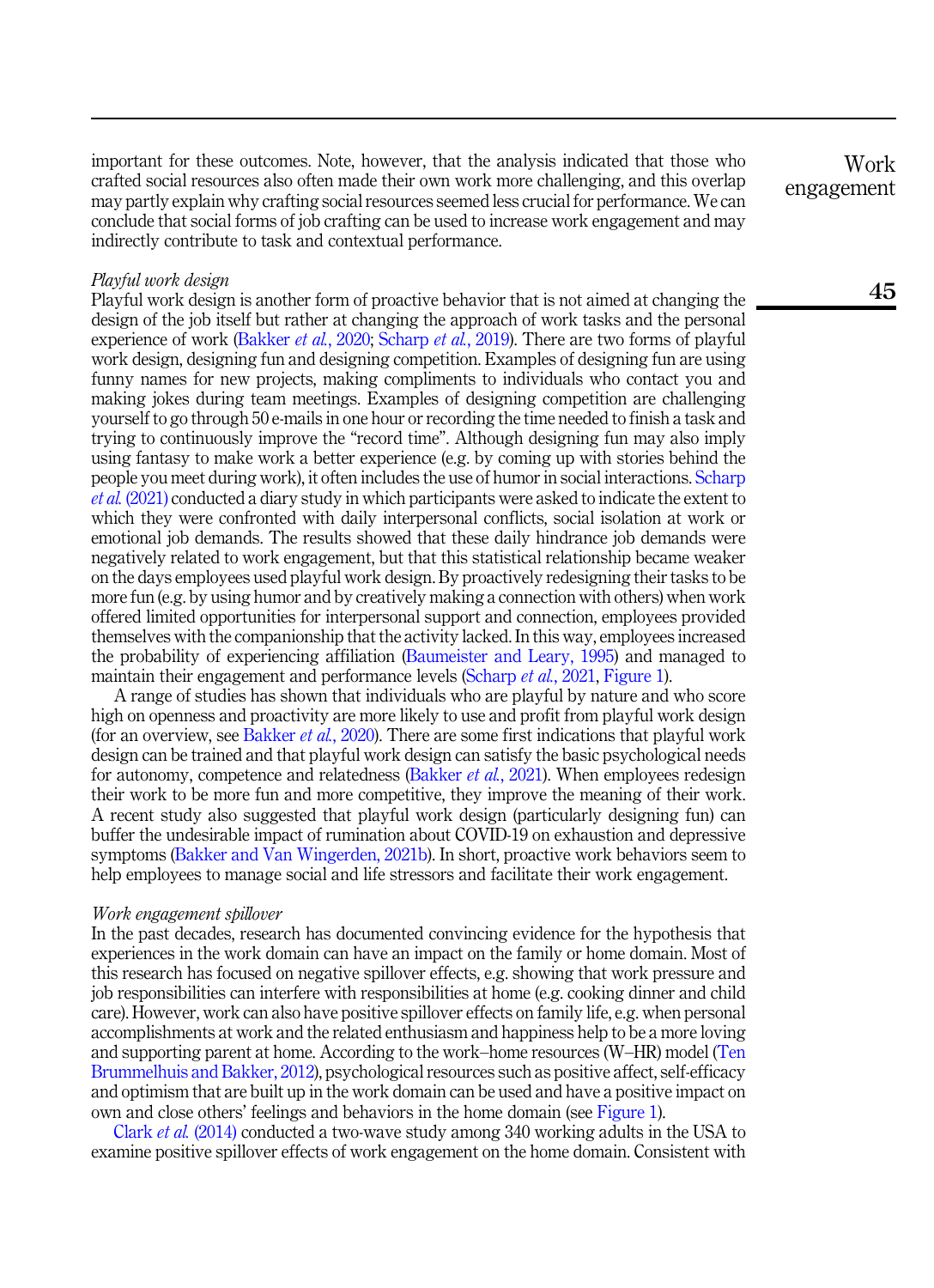the W–HR model, they found that work engagement was related to improved functioning at home through positive emotions such as feeling proud and self-confident. In a similar vein, using a diary study design, [Culbertsen](#page-14-16) et al. (2012) investigated the link of daily work engagement with family functioning. County extension agents were asked to complete two daily surveys over the course of two workweeks. Questions regarding work engagement were assessed immediately after finishing work, whereas the home survey was completed just prior to retiring for the day. The results showed that on the days the extension agents experienced more vigor, dedication and absorption (i.e. work engagement), they felt more positive emotions at home which helped them manage personal and practical issues at home. Moreover, as predicted, interpersonal capitalization (i.e. the propensity to talk about positive work events) moderated the positive relationship between daily work engagement and work– family facilitation. This relationship was stronger for those who were more (vs less) inclined to discuss positive work events.

Whereas these two studies used self-reports of work-to-family facilitation, [Bakker](#page-13-17) *et al.* [\(2012\)](#page-13-17) tested the direct spillover effects of work engagement among couples. Their study included 267 Greek teachers and their partners who both filled out questionnaires. The results showed that teachers' work engagement was indirectly related to their partner's wellbeing (reduced depressive complaints) through active investment of the teacher in the intimate relationship. Specifically, teachers who were more energized by and enthusiastic about their work were more likely to invest effort in the relationship with their partner (i.e. provide resources; see [Figure 1\)](#page-3-0), which made the partner feel better (i.e. less depressed). Aw et al. [\(2021\)](#page-12-3) used the W–HR model to guide their hypotheses in a study among Chinese bank employees and their spouses. They tested the impact of helping behaviors at work (organizational citizenship behaviors) on family performance through personal resources. Results showed that T1 helping behaviors were indirectly related to T3 spouse-ratings of family performance (e.g. engaging in household tasks, such as meal preparation, doing the dishes and taking out trash) through T2 feelings of personal accomplishment – offering further evidence for the W–HR model and the social dynamics of work engagement.

Research using crossover or contagion paradigms has shown that happiness as well as work engagement can also cross over from one intimate partner to the other. [Bakker and](#page-12-4) [Demerouti \(2009\)](#page-12-4) showed that wives brought their work engagement home and influenced their husband's work engagement. Moreover, wives' engagement indirectly contributed to their husband's work performance (as rated by their husband's colleague). The crossover effect was particularly strong when husbands adopted the psychological perspective of their wife. Cognitive attunement serves the goal of understanding the other's work-related attitudes and feelings and, therefore, strengthens the impact of the other's work engagement (see also, Tian et al.[, 2017\)](#page-16-15). Using a spillover-crossover perspective, [Shimazu](#page-16-16) et al. (2020) showed that Japanese working parents' work engagement was associated with their children's psychological well-being. Their study among more than 200 dual-earner couples with pre-school children showed that for both fathers and mothers simultaneously, work engagement was positively related to work-to-family facilitation, which, in turn, was positively related to happiness. Fathers' and mothers' happiness, in turn, was negatively related to their children's emotional and behavioral problems. These findings suggest that the work engagement of parents can even have a positive impact on children's well-being (see link between employee work engagement and family resources and engagement in [Figure 1\)](#page-3-0).

## **Discussion**

In this article, I reviewed the state of the field of work engagement using a social psychology perspective. My review of the literature, which was necessarily selective, clearly shows that work engagement is the result of various social-psychological processes. A first important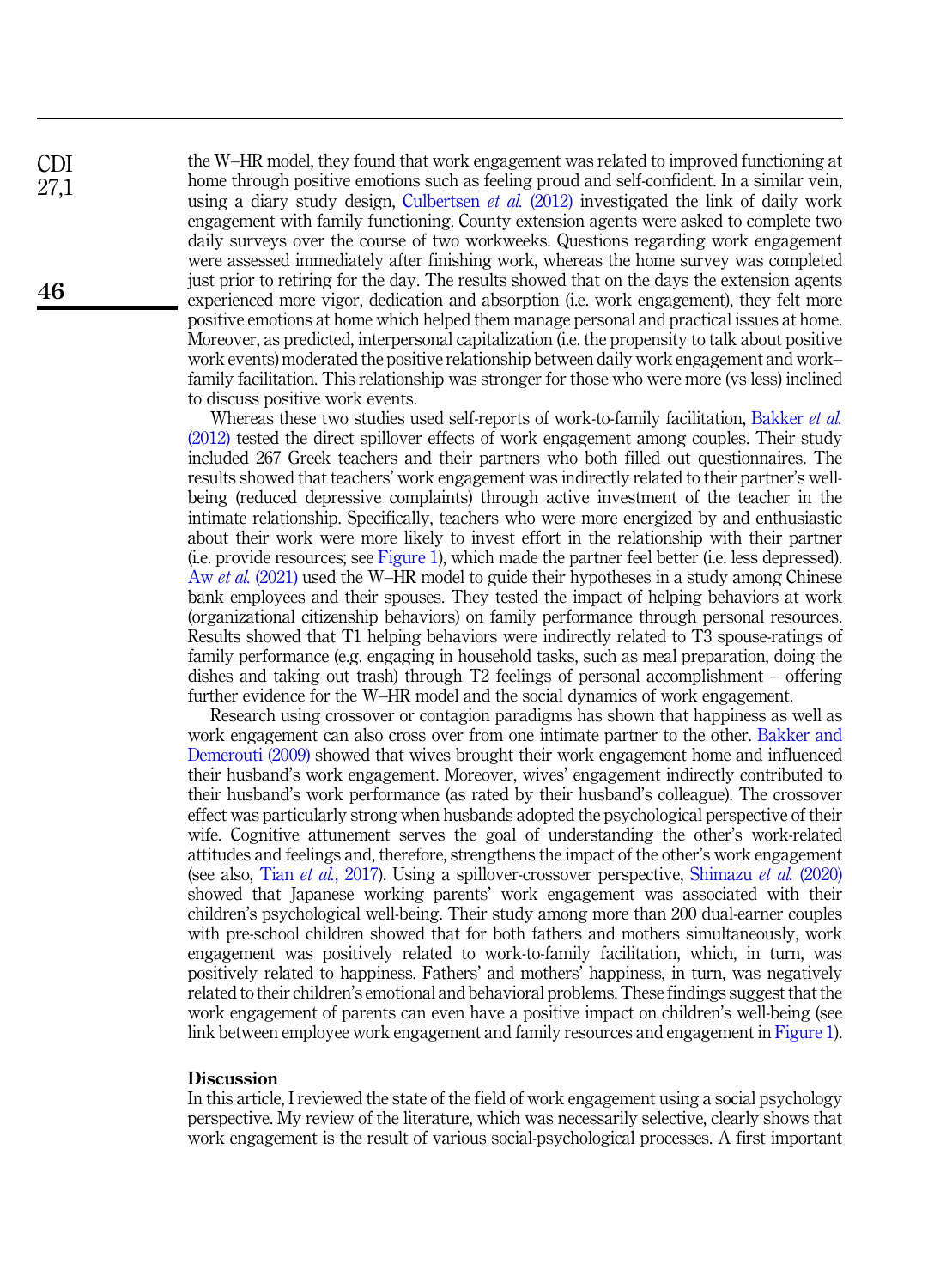observation is that engagement is contagious and that colleagues, leaders and the intimate partner can be important causes of work engagement. The energy that is radiated and the work enthusiasm that is communicated in interactions with others may also have ripple effects and impact job performance and family functioning (e.g. [Bakker and Demerouti, 2009](#page-12-4); [Bakker and Xanthopoulou, 2009;](#page-13-2) [Ten Brummelhuis](#page-16-8) et al., 2014). These findings clearly indicate that work engagement emerges in a vibrant social context that organizations and their management may wish to cultivate. Future research should expand this literature by a closer examination of the conditions that moderate emotional contagion. It is conceivable that work engagement and its crossover among employees can be fostered by team-boosting behaviors, such as initiatives to organize joint social activities – to connect team members and build strong relationships ([Fortuin](#page-14-10) *et al.*, 2021). Can those with a natural tendency to show team-boosting behaviors be trained to strategically influence team work engagement? Does the crossover of work engagement also occur in virtual teams? These are important questions that should be answered to reap the benefits of our knowledge regarding the social dynamics of work engagement. When teams as a whole become more engaged in their work, they show better coordination, collaboration and performance (Costa *et al.*[, 2014\)](#page-14-9).

We have seen that leaders also play an important role in work engagement. We qualified leadership as a social influence process in which leaders can either have fast impact through relational energy and emotional contagion [\(Owens](#page-15-11) *et al.*, 2016; [Wu and Wu, 2019\)](#page-17-7), or slow impact through initiating structure, individual consideration and by transforming followers to be a better version of themselves. It is important to notice that slow and fast forms of leadership have largely been studied separately. Therefore, it would be particularly interesting to look at combined effects of slow and fast leadership on work engagement in future studies. Scholars may want to look at the effectiveness of intellectual stimulation if leaders are not engaged themselves or when they do not use vivid non-verbal communication. What happens if the messages communicated through fast and slow leadership contradict each other? It would also be important to investigate the effectiveness of alternating forms of leadership across (short periods of) time (cf. ambidextrous leadership; [Rosing](#page-15-16) et al., 2011). Is fast leadership in the form of high leader work engagement more influential if the leader has used slow leadership at a previous occasion – for example, has taken the time to outline her vision?

Employees may also use social and proactive strategies to stay engaged in their work. Relationship crafting and redesigning work to be more playful seem effective in gaining social and personal resources [\(Geldenhuys](#page-14-14) et al., 2021; [Scharp](#page-16-13) et al., 2021). Future research may expand this literature by testing the effectiveness of training interventions to increase playful work design – including social and cognitive elements. Scholars may also want to look at the possibility to increase other possible social strategies that facilitate work engagement, such as prosocial behavior ([Zeijen](#page-17-6) *et al.*, 2020) and the use of social character strengths (e.g. emotional intelligence; [Pekaar](#page-15-17) *et al.*, 2018). In the spirit of this article on the social psychology of work engagement, it would also seem relevant to investigate team-level manifestations of strengths and strengths use ([Van Woerkom](#page-16-17) *et al.*, 2022), as well as team-level efforts to be proactive and improve work engagement (e.g. Tims *et al.*[, 2013\)](#page-16-4) – also through team-level playful work design.

## Caveats and practical implications

There are a number of caveats of the present analysis. First, although there is a firm theoretical basis for the proposed model, the literature review was necessarily selective. The present paper should be seen as a position paper rather than a systematic review, since journal space is limited and I tried to creatively connect literature instead of systematically meta-analyzing previous studies. The model may be used to inspire new research, and future

Work engagement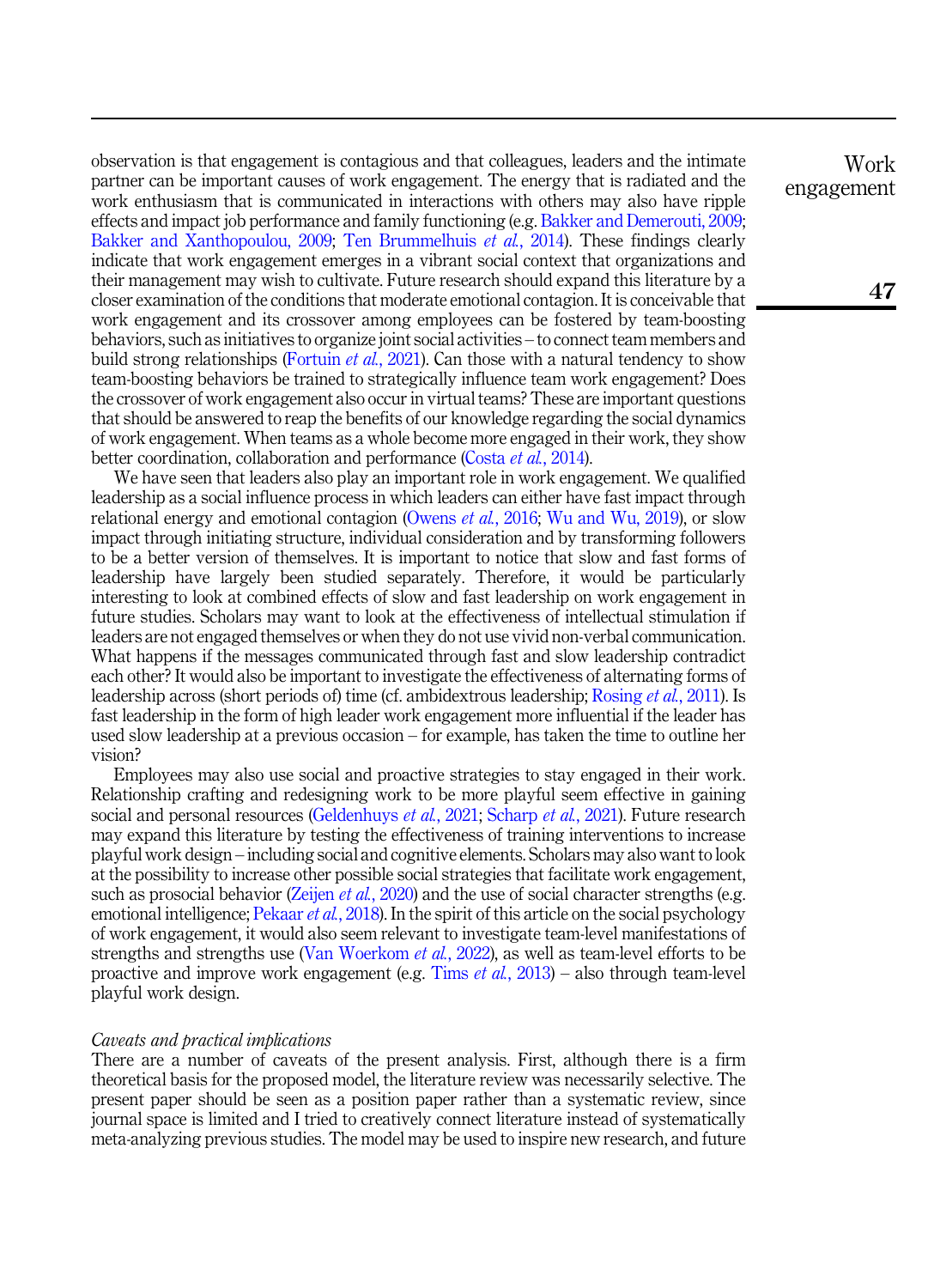research should try to test the validity of the propositions generated above. Second, a social psychology of work engagement may also want to focus on negative social phenomena, including toxic leadership, interpersonal conflicts as well as groupthink and impaired decision-making. Indeed, previous research has shown that abusive supervision and conflicts do undermine individual and team work engagement (e.g. [Barnes](#page-13-18) et al., 2015; [Scharp](#page-16-13) et al., [2021\)](#page-16-13). In addition, although earlier studies clearly suggest that activated positive affect generally leads to more elaborated, flexible and responsible ways of thinking ([Isen, 2008\)](#page-14-17), it is conceivable that high levels of team work engagement may make individuals prone to avoid managing certain job stressors, such as interpersonal conflicts and bureaucracy. Such an undesirable effect of work engagement may have important consequences for team functioning and performance over time. Issues related to negative social-psychological phenomena and their links with work engagement may be explored more fully in the years to come.

Practical interventions using the current position paper may start with informing leaders and followers about the social psychology of work engagement. As outlined above, there are several opportunities for interventions, including training interventions at the team and individual level. Whereas research has shown that job crafting interventions are generally effective (Oprea et al.[, 2019\)](#page-15-18), little is known yet about leadership interventions aimed at improving fast leadership. Also, it would be important to test the impact of leader- and teamlevel interventions aimed at improving job crafting, playful work design and resource exchange. The proposed theoretical model would suggest that leaders can be equipped to facilitate follower job crafting and playful work design and that teams as a whole will profit considerably from training interventions aimed at increasing proactive job redesign behaviors and social exchange. The present conceptual review suggests that such interventions may not only improve work engagement and performance, but will also have a positive impact on employees' family lives.

#### Conclusion

In this article, I have developed a social-psychological model of work engagement. The model shows how leaders, followers and family members provide, craft and receive (i.e. exchange) resources and facilitate each other's work and family engagement. The unique hypotheses that follow from the theoretical model should be tested in future research among leaders, teams and employees' families. Increased insight in the social-psychological processes that are involved in work engagement will help to better understand how people function in organizations and develop over the course of their careers.

#### <span id="page-12-2"></span>References

- <span id="page-12-3"></span>Allport, G.W. (1985), "The historical background of social psychology", in Lindzey, G. and Aronson, E. (Eds), The Handbook of Social Psychology, 3rd ed., Random House, Vol. 1, pp. 1-46.
- Aw, S.S.Y., Ilies, R., Li, X., Bakker, A.B. and Liu, X.-Y. (2021), "Work-related helping and family functioning: a work-home resources perspective", Journal of Occupational and Organizational Psychology, Vol. 94, pp. 55-79.
- <span id="page-12-4"></span><span id="page-12-1"></span>Bakker, A.B. (2015), "Towards a multilevel approach of employee well-being", *European Journal of* Work and Organizational Psychology, Vol. 24, pp. 839-843.
- <span id="page-12-0"></span>Bakker, A.B. and Demerouti, E. (2009), "The crossover of work engagement between working couples: a closer look at the role of empathy", Journal of Managerial Psychology, Vol. 24, pp. 220-236.
- Bakker, A.B. and Demerouti, E. (2017), "Job demands–resources theory: taking stock and looking forward", Journal of Occupational Health Psychology, Vol. 22, pp. 273-285.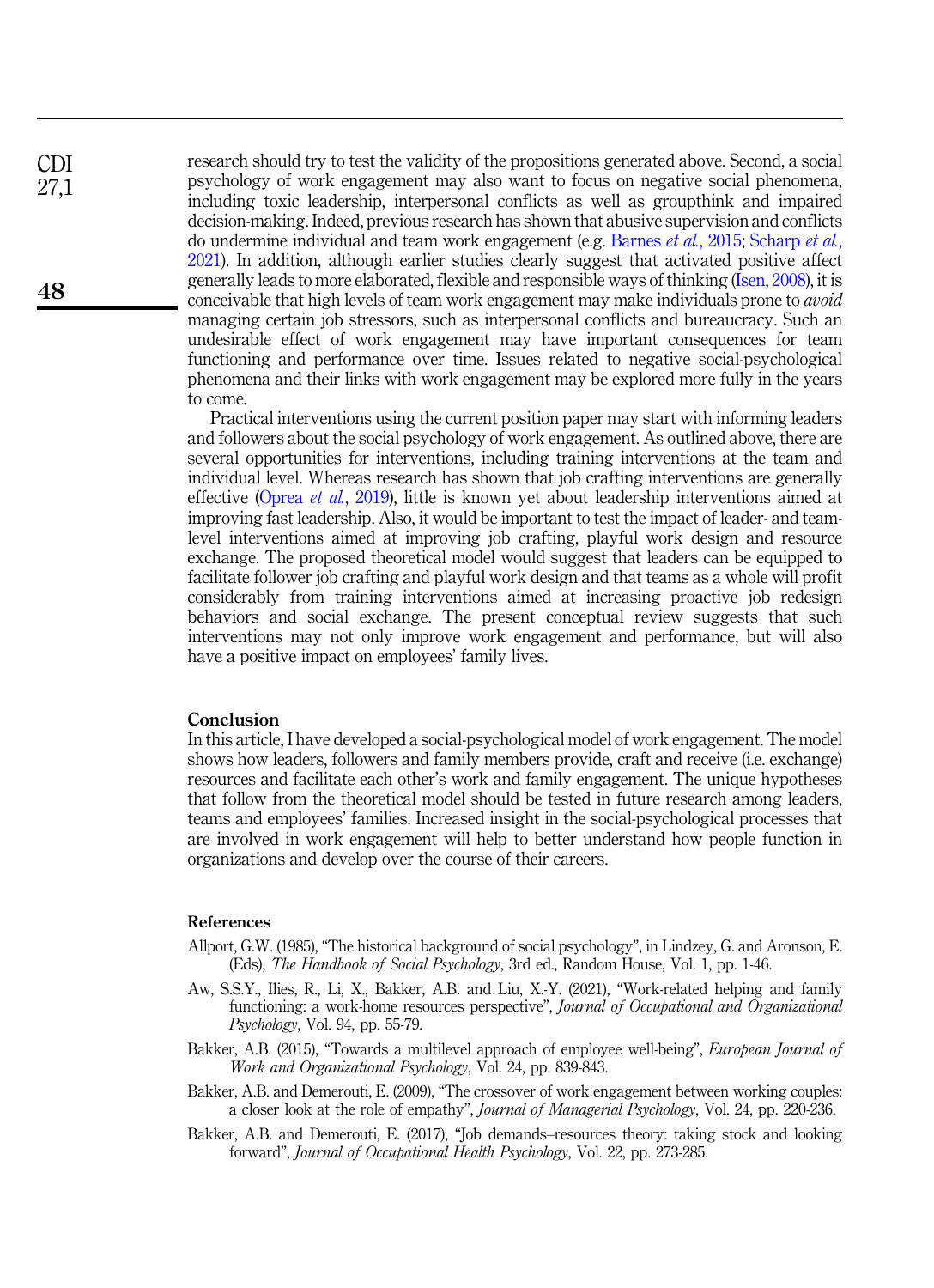- <span id="page-13-0"></span>Bakker, A.B. and Oerlemans, W. (2011), "Subjective well-being in organizations", in Cameron, K.S. and Spreitzer, G.M. (Eds), *The Oxford Handbook of Positive Organizational Scholarship*, Oxford University Press, pp. 178-189.
- <span id="page-13-4"></span>Bakker, A.B. and Oerlemans, W.G.M. (2019), "Daily job crafting and momentary work engagement: a self-determination and self-regulation perspective", Journal of Vocational Behavior, Vol. 112, pp. 417-430.
- <span id="page-13-1"></span>Bakker, A.B. and Schaufeli, W.B. (2008), "Positive organizational behavior: engaged employees in flourishing organizations", Journal of Organizational Behavior, Vol. 29, pp. 147-154.
- <span id="page-13-7"></span>Bakker, A.B. and Van Wingerden, J. (2021a), "Do personal resources and strengths use increase work engagement? The effects of a training intervention", Journal of Occupational Health Psychology, Vol. 26, pp. 20-30.
- <span id="page-13-16"></span>Bakker, A.B. and Van Wingerden, J. (2021b), "Rumination about COVID-19 and employee well-being: the role of playful work design", Canadian Psychology, Vol. 62, pp. 73-79.
- <span id="page-13-2"></span>Bakker, A.B. and Xanthopoulou, D. (2009), "The crossover of daily work engagement: test of an actorpartner interdependence model", *Journal of Applied Psychology*, Vol. 94, pp. 1562-1571.
- <span id="page-13-10"></span>Bakker, A.B. and Xanthopoulou, D. (2013), "Creativity and charisma among female leaders: the role of resources and work engagement", The International Journal of Human Resource Management, Vol. 24, pp. 2760-2779.
- <span id="page-13-12"></span>Bakker, A.B., Van Emmerik, I.J.H. and Euwema, M.C. (2006), "Crossover of burnout and engagement in work teams", Work and Occupations, Vol. 33, pp. 464-489.
- <span id="page-13-11"></span>Bakker, A.B., Shimazu, A., Demerouti, E., Shimada, K. and Kawakami, N. (2011), "Crossover of work engagement among Japanese couples: perspective taking by both partners", Journal of Occupational Health Psychology, Vol. 16, pp. 112-125.
- <span id="page-13-17"></span>Bakker, A.B., Petrou, P. and Tsaousis, I. (2012), "Inequity in work and intimate relationships: a spillover-crossover model", Anxiety, Stress, and Coping, Vol. 25, pp. 491-506.
- <span id="page-13-6"></span>Bakker, A.B., Demerouti, E. and Sanz-Vergel, A.I. (2014), "Burnout and work engagement: the JD-R approach", Annual Review of Organizational Psychology and Organizational Behavior, Vol. 1, pp. 389-411.
- <span id="page-13-13"></span>Bakker, A.B., Scharp, Y.S., Breevaart, K. and De Vries, J.D. (2020), "Playful work design: introduction of a new concept", The Spanish Journal of Psychology, Vol. 23 No. e19, pp. 1-6.
- <span id="page-13-15"></span>Bakker, A.B., Breevaart, K., Scharp, Y.S. and De Vries, J.D. (2021), "Self-leadership and playful work design: proactive approaches of work in times of crisis", The Journal of Applied Behavioral Science.
- <span id="page-13-18"></span>Barnes, C.M., Lucianetti, L., Bhave, D.P. and Christian, M.S. (2015), "'You wouldn't like me when I'm sleepy': leaders' sleep, daily abusive supervision, and work unit engagement", Academy of Management Journal, Vol. 58, pp. 1419-1437.
- <span id="page-13-8"></span>Barsade, S.G. (2002), "The ripple effect: emotional contagion and its influence on group behavior", Administrative Science Quarterly, Vol. 47, pp. 644-675.
- <span id="page-13-9"></span>Barsade, S.G., Coutifaris, C.G.V. and Pillemer, J. (2018), "Emotional contagion in organizational life", Research in Organizational Behavior, Vol. 38, pp. 137-151.
- <span id="page-13-14"></span>Baumeister, R.F. and Leary, M.R. (1995), "The need to belong: desire for interpersonal attachments as a fundamental human motivation", Psychological Bulletin, Vol. 117, pp. 497-529.
- <span id="page-13-3"></span>Borst, R.T., Kruyen, P.M., Lako, C.J. and de Vries, M.S. (2020), "The attitudinal, behavioral, and performance outcomes of work engagement: a comparative meta-analysis across the public, semipublic, and private sector", Review of Public Personnel Administration, Vol. 40, pp. 613-640.
- <span id="page-13-5"></span>Breevaart, K. and Bakker, A.B. (2018), "Daily job demands and employee work engagement: the role of daily transformational leadership behavior", *Journal of Occupational Health Psychology*, Vol. 23, pp. 338-349.

Work

engagement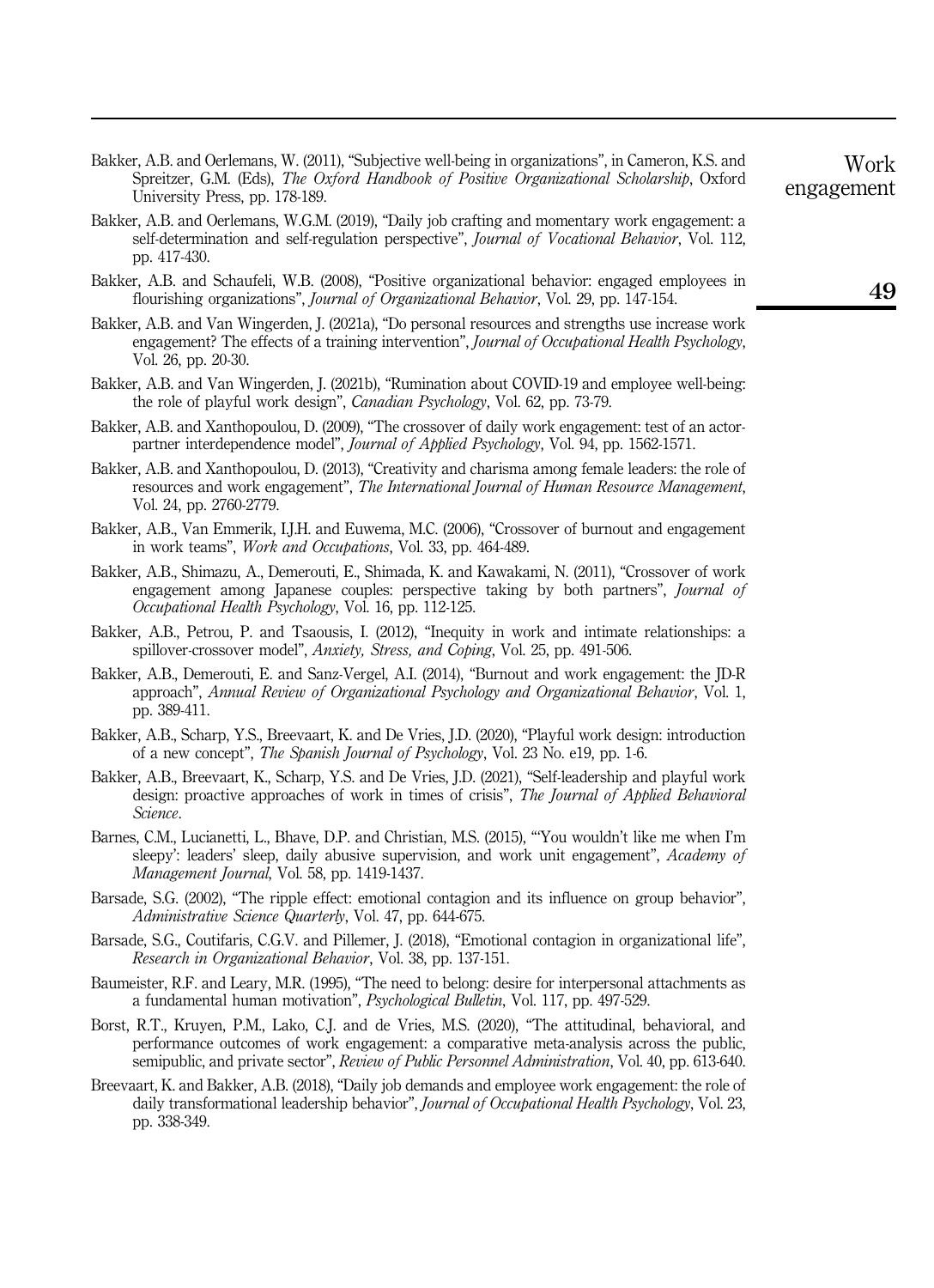<span id="page-14-17"></span><span id="page-14-11"></span><span id="page-14-6"></span><span id="page-14-5"></span><span id="page-14-0"></span>

| 27,1 | diary study on leadership, work engagement, and job performance", <i>Journal of Organizational</i><br><i>Behavior</i> , Vol. 37, pp. 309-325.                                                                                                                                      |
|------|------------------------------------------------------------------------------------------------------------------------------------------------------------------------------------------------------------------------------------------------------------------------------------|
|      | Christian, M.S., Garza, A.S. and Slaughter, J.E. (2011), "Work engagement: a quantitative review and<br>test of its relations with task and contextual performance", Personnel Psychology, Vol. 64,<br>pp. 89-136.                                                                 |
| 50   | Clark, M.A., Michel, J.S., Stevens, G.W., Howell, J.W. and Scruggs, R.S. (2014), "Workaholism, work<br>engagement and work-home outcomes: exploring the mediating role of positive and negative<br>emotions", Stress and Health, Vol. 30, pp. 287-300.                             |
|      | Costa, P.T. Jr and McCrae, R.R. (1992), <i>Revised NEO Personality Inventory (NEO-PIR) and NEO Five</i><br><i>Factor Inventory (NEO-FFI) Professional Manual</i> , Psychological Assessment Resources.                                                                             |
|      | Costa, P., Passos, A. and Bakker, A.B. (2014), "Empirical validation of the team work engagement<br>construct", Journal of Personnel Psychology, Vol. 13, pp. 34-45.                                                                                                               |
|      | Culbertson, S.S., Mills, M.J. and Fullagar, C.J. (2012), "Work engagement and work-family facilitation:<br>making homes happier through positive affective spillover", Human Relations, Vol. 65,<br>pp. 1155-1177.                                                                 |
|      | De Clercq, D., Bouckenooghe, D., Raja, U. and Matsyborska, G. (2014), "Servant leadership and work<br>engagement: the contingency effects of leader-follower social capital", <i>Human Resource</i><br>Development Quarterly, Vol. 25, pp. 183-212.                                |
|      | Demerouti, E., Bakker, A.B. and Gevers, J. (2015), "Job crafting and extra-role behavior: the role of<br>work engagement and flourishing", Journal of Vocational Behavior, Vol. 91, pp. 87-96.                                                                                     |
|      | Elfenbein, H.A. (2014), "The many faces of emotional contagion", Organizational Psychology Review,<br>Vol. 4, pp. 326-362.                                                                                                                                                         |
|      | Fortuin, D.J., Van Mierlo, H., Bakker, A.B., Petrou, P. and Demerouti, E. (2021), "Team boosting<br>behaviours: development and validation of a new concept and scale", <i>European Journal of Work</i><br>and Organizational Psychology.                                          |
|      | Geldenhuys, M., Bakker, A.B. and Demerouti, E. (2021), "How task, relational and cognitive crafting<br>relate to job performance: a weekly diary study on the role of meaningfulness", <i>European</i><br>Journal of Work and Organizational Psychology, Vol. 30, pp. 83-94.       |
|      | Grabovac, M.T., Salkičević, S. and Löw Stanić, A. (2016), "Work engagement of dual-working couples:<br>dissimilarity and its relation to both partners' well-being", <i>Current Psychology</i> , Vol. 35,<br>pp. 595-605.                                                          |
|      | Hakanen, J.J., Rouvinen, P. and Ylhäinen, I. (2021), "The impact of work engagement on future<br>occupational rankings, wages, unemployment, and disability pensions—a register-based study<br>of a representative sample of Finnish employees", Sustainability, Vol. 13, p. 1626. |
|      | Hatfield, E., Cacioppo, J.T. and Rapson, R.L. (1994), <i>Emotional Contagion</i> , Cambridge University Press,<br>Cambridge.                                                                                                                                                       |
|      | Hetland, J., Hetland, H., Bakker, A.B. and Demerouti, E. (2018), "Daily transformational leadership and<br>employee job crafting: the role of promotion focus", <i>European Management Journal</i> , Vol. 36,<br>pp. 746-756.                                                      |
|      | Hoehl, S., Fairhurst, M. and Schirmer, A. (2021), "Interactional synchrony: signals, mechanisms and<br>benefits", <i>Social Cognitive and Affective Neuroscience</i> , Vol. 16, pp. 5-18.                                                                                          |
|      | Hopstaken, J.F., Van der Linden, D., Bakker, A.B. and Kompier, M.A.J. (2015), "A multifaceted<br>investigation of the link between mental fatigue and task disengagement", <i>Psychophysiology</i> ,<br>Vol. 52, pp. 305-315.                                                      |
|      | Isen, A.M. (2008), "Some ways in which positive affect influences decision making and problem<br>solving", in Lewis, M., Haviland-Jones, J.M. and Barrett, L.F. (Eds), <i>Handbook of Emotions</i> , The<br>Guilford Press, pp. 548-573.                                           |
|      |                                                                                                                                                                                                                                                                                    |

<span id="page-14-16"></span><span id="page-14-15"></span><span id="page-14-14"></span><span id="page-14-13"></span><span id="page-14-12"></span><span id="page-14-10"></span><span id="page-14-9"></span><span id="page-14-8"></span><span id="page-14-7"></span><span id="page-14-4"></span><span id="page-14-3"></span><span id="page-14-2"></span><span id="page-14-1"></span>Breevaart, K., Bakker, A.B., Demerouti, E. and Derks, D. (2016), "Who takes the lead? A multi-source

CDI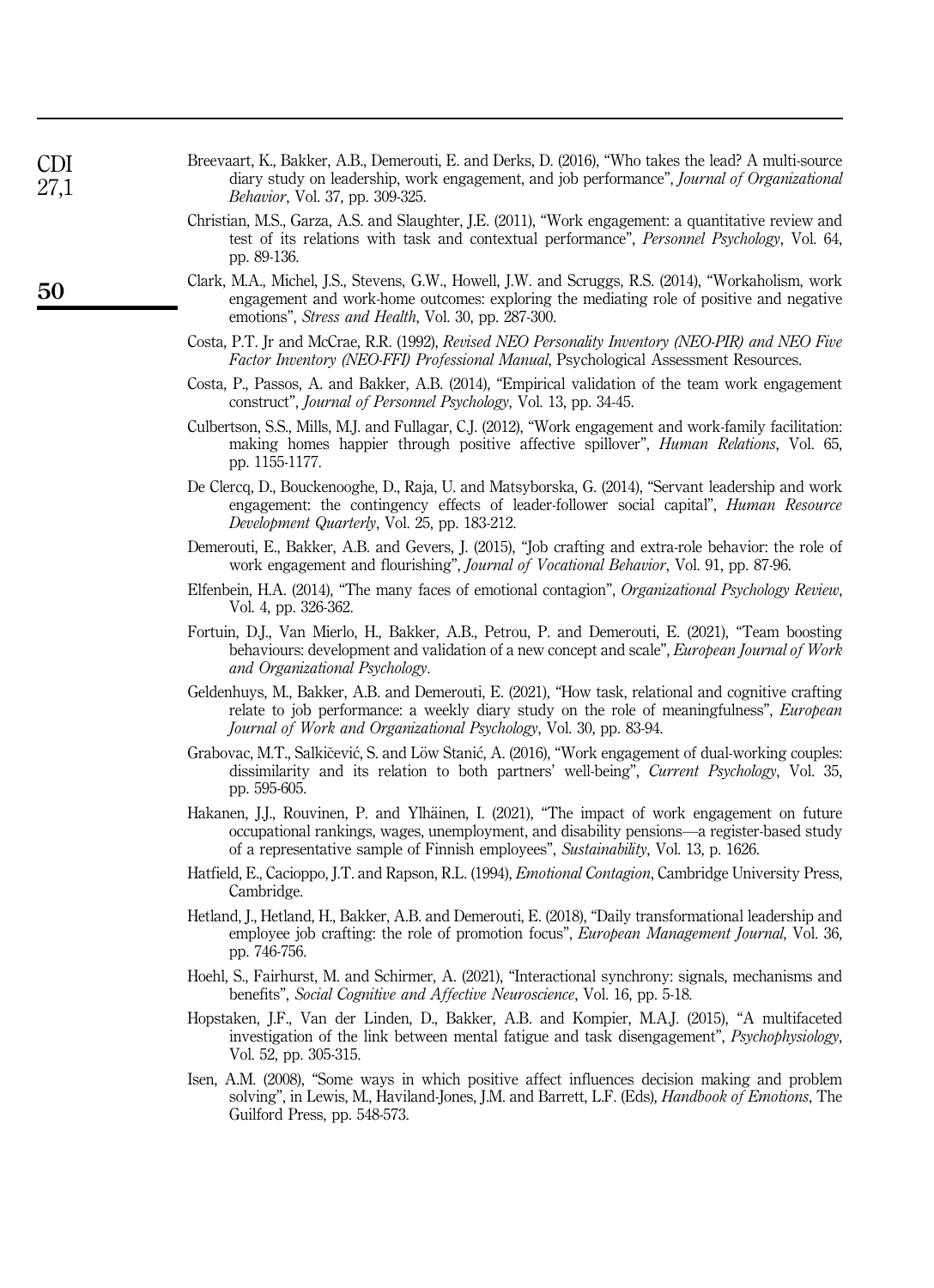- <span id="page-15-8"></span>Judge, T.A., Piccolo, R.F. and Ilies, R. (2004), "The forgotten ones? The validity of consideration and initiating structure in leadership research", Journal of Applied Psychology, Vol. 89, pp. 36-51.
- <span id="page-15-2"></span>Kahn, W.A. (1990), "Psychological conditions of personal engagement and disengagement at work", Academy of Management Journal, Vol. 33, pp. 692-724.
- <span id="page-15-10"></span>Kahneman, D. (2011), Thinking, Fast and Slow, Farrar, Straus and Giroux, New York.
- <span id="page-15-4"></span>Knight, C., Patterson, M. and Dawson, J. (2017), "Building work engagement: a systematic review and meta-analysis investigating the effectiveness of work engagement interventions", Journal of Organizational Behavior, Vol. 38, pp. 792-812.
- <span id="page-15-6"></span>Lanzetta, J.T., Sullivan, D.G., Masters, R.D. and McHugo, G.J. (1985), "Emotional and cognitive responses to televised images of political leaders", in Kraus, S. and Perloff, R.M. (Eds), Mass Media and Political Thought: An Information-Processing Approach, Sage, pp. 85-116.
- <span id="page-15-13"></span>Lesener, T., Gusy, B., Jochmann, A. and Wolter, C. (2020), "The drivers of work engagement: a metaanalytic review of longitudinal evidence", Work and Stress, Vol. 34, pp. 259-278.
- <span id="page-15-5"></span>Mäkikangas, A., Feldt, T., Kinnunen, U. and Mauno, S. (2013), "Does personality matter? A review of individual differences in occupational well-being", in Bakker, A.B. (Ed.), Advances in Positive Organizational Psychology, Emerald Group Publishing, pp. 107-143.
- <span id="page-15-7"></span>Mäkikangas, A., Bakker, A.B. and Schaufeli, W.B. (2017), "Antecedents of daily team job crafting", European Journal of Work and Organizational Psychology, Vol. 26, pp. 421-433.
- <span id="page-15-3"></span>Matta, F.K., Scott, B.A., Koopman, J. and Conlon, D.E. (2015), "Does seeing 'eye to eye' affect work engagement and organizational citizenship behavior? A role theory perspective on LMX agreement", Academy of Management Journal, Vol. 58, pp. 1686-1708.
- <span id="page-15-1"></span>Ng, T.W.H. and Feldman, D.C. (2014), "Subjective career success: a meta-analytic review", Journal of Vocational Behavior, Vol. 85, pp. 169-179.
- <span id="page-15-18"></span>Oprea, B.T., Barzin, L., V^ırga, D., Iliescu, D. and Rusu, A. (2019), "Effectiveness of job crafting interventions: a meta-analysis and utility analysis", *European Journal of Work and* Organizational Psychology, Vol. 28, pp. 723-741.
- <span id="page-15-11"></span>Owens, B.P., Baker, W.E., Sumpter, D.M. and Cameron, K.S. (2016), "Relational energy at work: implications for job engagement and job performance", Journal of Applied Psychology, Vol. 101, pp. 35-49.
- <span id="page-15-17"></span>Pekaar, K.A., Bakker, A.B., Van der Linden, D., Born, M. Ph. and Siren, H.J. (2018), "Managing own and others' emotions: a weekly diary study on the enactment of emotional intelligence", Journal of Vocational Behavior, Vol. 109, pp. 137-151.
- <span id="page-15-9"></span>Petty, R.E. and Cacioppo, J.T. (1986), "The elaboration likelihood model of persuasion", *Advances in* Experimental Social Psychology, Vol. 19, pp. 123-205.
- <span id="page-15-14"></span>Rofcanin, Y., Bakker, A.B., Berber, A., Golgeci, I. and Las Heras, M. (2019a), "Relational job crafting: exploring the role of employee motives with a weekly diary study", *Human Relations*, Vol. 72, pp. 859-886.
- <span id="page-15-12"></span>Rofcanin, Y., Heras, M.L., Bosch, M.J., Wood, G. and Mughal, F. (2019b), "A closer look at the positive crossover between supervisors and subordinates: the role of home and work engagement", Human Relations, Vol. 72, pp. 1776-1804.
- <span id="page-15-16"></span>Rosing, K., Frese, M. and Bausch, A. (2011), "Explaining the heterogeneity of the leadershipinnovation relationship: ambidextrous leadership", The Leadership Quarterly, Vol. 22, pp. 956-974.
- <span id="page-15-15"></span>Rudolph, C.W., Katz, I.M., Lavigne, K.N. and Zacher, H. (2017), "Job crafting: a meta-analysis of relationships with individual differences, job characteristics, and work outcomes", *Journal of* Vocational Behavior, Vol. 102, pp. 112-138.
- <span id="page-15-0"></span>Savickas, M.L. (2005), "The theory and practice of career construction", in Lent, R.W. and Brown, S.D. (Eds), Career Development and Counseling: Putting Theory and Research to Work, John Wiley & Sons, pp. 42-70.

Work engagement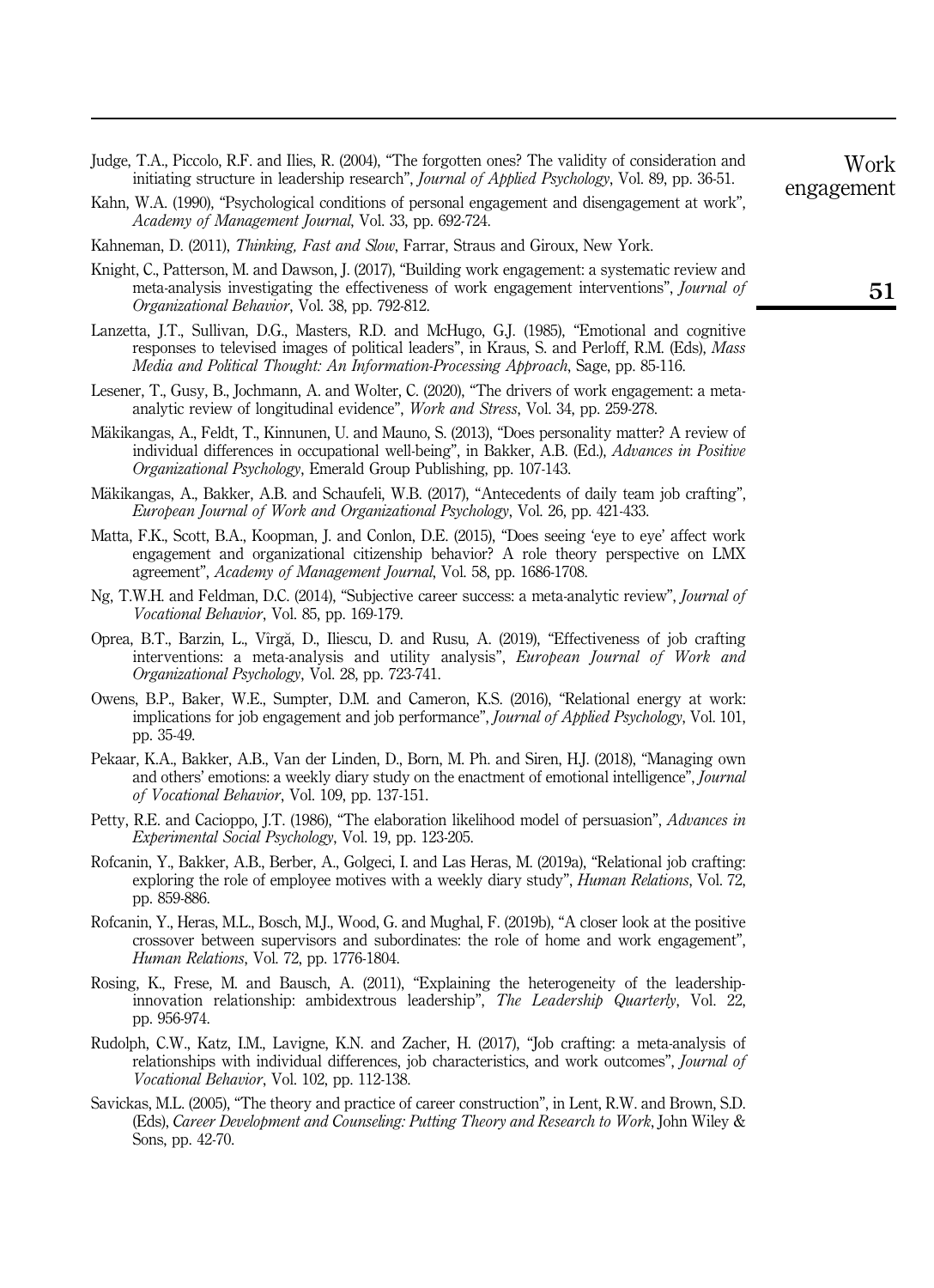- <span id="page-16-2"></span>Scharp, Y.S., Breevaart, K., Bakker, A.B. and Van der Linden, D. (2019), "Daily playful work design: a trait activation perspective", Journal of Research in Personality, Vol. 82, 103850.
- <span id="page-16-13"></span>Scharp, Y.S., Breevaart, K. and Bakker, A.B. (2021), "Using playful work design to deal with hindrance job demands: a quantitative diary study", Journal of Occupational Health Psychology, Vol. 26, pp. 175-188.
- <span id="page-16-0"></span>Schaufeli, W.B. and Bakker, A.B. (2010), "Defining and measuring work engagement: bringing clarity to the concept", in Bakker, A.B. and Leiter, M.P. (Eds), Work Engagement: A Handbook of Essential Theory and Research, Psychology Press, pp. 10-24.
- <span id="page-16-16"></span>Shimazu, A., Bakker, A.B., Demerouti, E., Fujiwara, T., Iwata, N., Shimada, K., Takahashi, M., Tokita, M., Watai, I. and Kawakami, N. (2020), "Workaholism, work engagement and child well-being: a test of the spillover-crossover model", International Journal of Environmental Research and Public Health, Vol. 17, 6213.
- <span id="page-16-12"></span>Slemp, G.R. and Vella-Brodrick, D.A. (2013), "The job crafting questionnaire: a new scale to measure the extent to which employees engage in job crafting", *International Journal of Wellbeing*, Vol. 3, pp. 126-146.
- <span id="page-16-14"></span>Ten Brummelhuis, L.L. and Bakker, A.B. (2012), "A resource perspective on the work-home interface: the work-home resources model", *American Psychologist*, Vol. 67, pp. 545-556.
- <span id="page-16-8"></span>Ten Brummelhuis, L.L., Haar, J.M. and Roche, M. (2014), "Does family life help to be a better leader? A closer look at crossover processes from leaders to followers", Personnel Psychology, Vol. 67, pp. 917-949.
- <span id="page-16-11"></span>Thomas, J.P., Whitman, D.S. and Viswesvaran, C. (2010), "Employee proactivity in organizations: a comparative meta-analysis of emergent proactive constructs", Journal of Occupational and Organizational Psychology, Vol. 83, pp. 275-300.
- <span id="page-16-15"></span>Tian, L., Chen, H., Zhu, L., Tang, D., Heubner, E.S., Yang, Y. and Yang, H. (2017), "Crossover of weekly work engagement among dual-working couples", Journal of Business and Psychology, Vol. 32, pp. 441-453.
- <span id="page-16-1"></span>Tims, M. and Bakker, A.B. (2010), "Job crafting: towards a new model of individual job redesign", South African Journal of Industrial Psychology, Vol. 36, pp. 1-9.
- <span id="page-16-9"></span>Tims, M., Bakker, A.B. and Xanthopoulou, D. (2011), "Do transformational leaders enhance their followers' daily work engagement?", The Leadership Quarterly, Vol. 22, pp. 121-131.
- <span id="page-16-4"></span>Tims, M., Bakker, A.B., Derks, D. and Van Rhenen, W. (2013), "Job crafting at the team and individual level: implications for work engagement and performance", Group and Organization Management, Vol. 38, pp. 427-454.
- <span id="page-16-3"></span>Torrente, P., Salanova, M., Llorens, S. and Schaufeli, W.B. (2012), "Teams make it work: how team work engagement mediates between social resources and performance in teams", *Psicothema*, Vol. 24, pp. 106-112.
- <span id="page-16-5"></span>Tummers, L. and Bakker, A.B. (2021), "Leadership and job demands–resources theory: a systematic review", Frontiers in Psychology, Vol. 12, 722080.
- <span id="page-16-10"></span>Van Dierendonck, D. (2011), "Servant leadership: a review and synthesis", Journal of Management, Vol. 37, pp. 1228-1261.
- <span id="page-16-17"></span>Van Woerkom, M., Meyers, C. and Bakker, A.B. (2022), "Considering strengths use in organizations as a multilevel construct", Human Resource Management Review, in press.
- <span id="page-16-6"></span>Vroom, V.H. and Jago, A.G. (2007), "The role of situation in leadership", American Psychologist, Vol. 62, pp. 17-24.
- <span id="page-16-7"></span>Wang, H.-J., Demerouti, E. and Le Blanc, P. (2017), "Transformational leadership, adaptability, and job crafting: the moderating role of organizational identification", Journal of Vocational Behavior, Vol. 100, pp. 185-195.